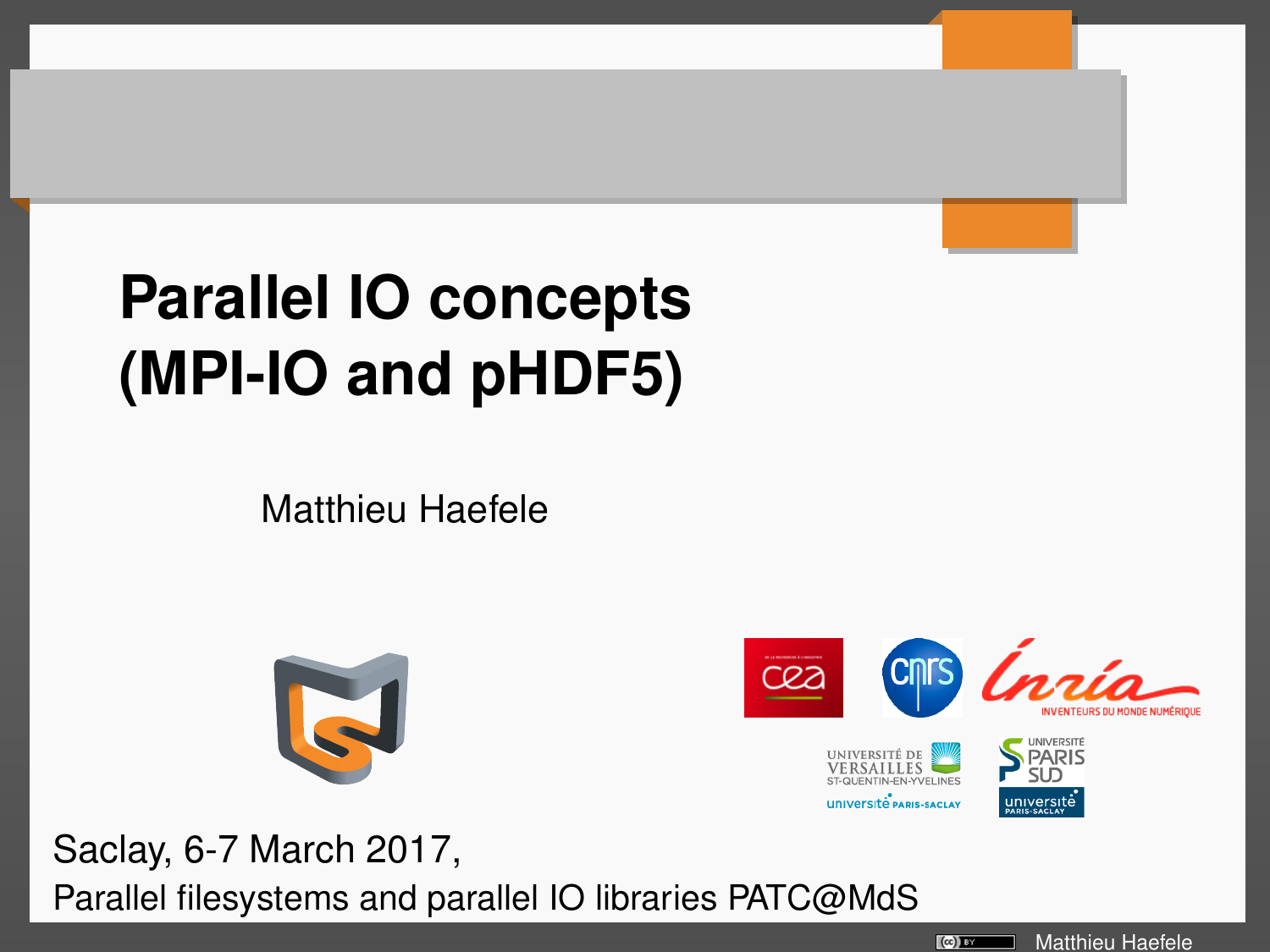

## **Morning:**

- HDF5 in the context of Input/Output (IO)
- HDF5 Application Programming Interface (API)
- Playing with Dataspace
- Hands on session

### **Afternoon:**

- Basics on HPC, MPI and parallel file systems
- Parallel IO with POSIX, MPI-IO and **Parallel HDF5**
- Hands on session (pHDF5)

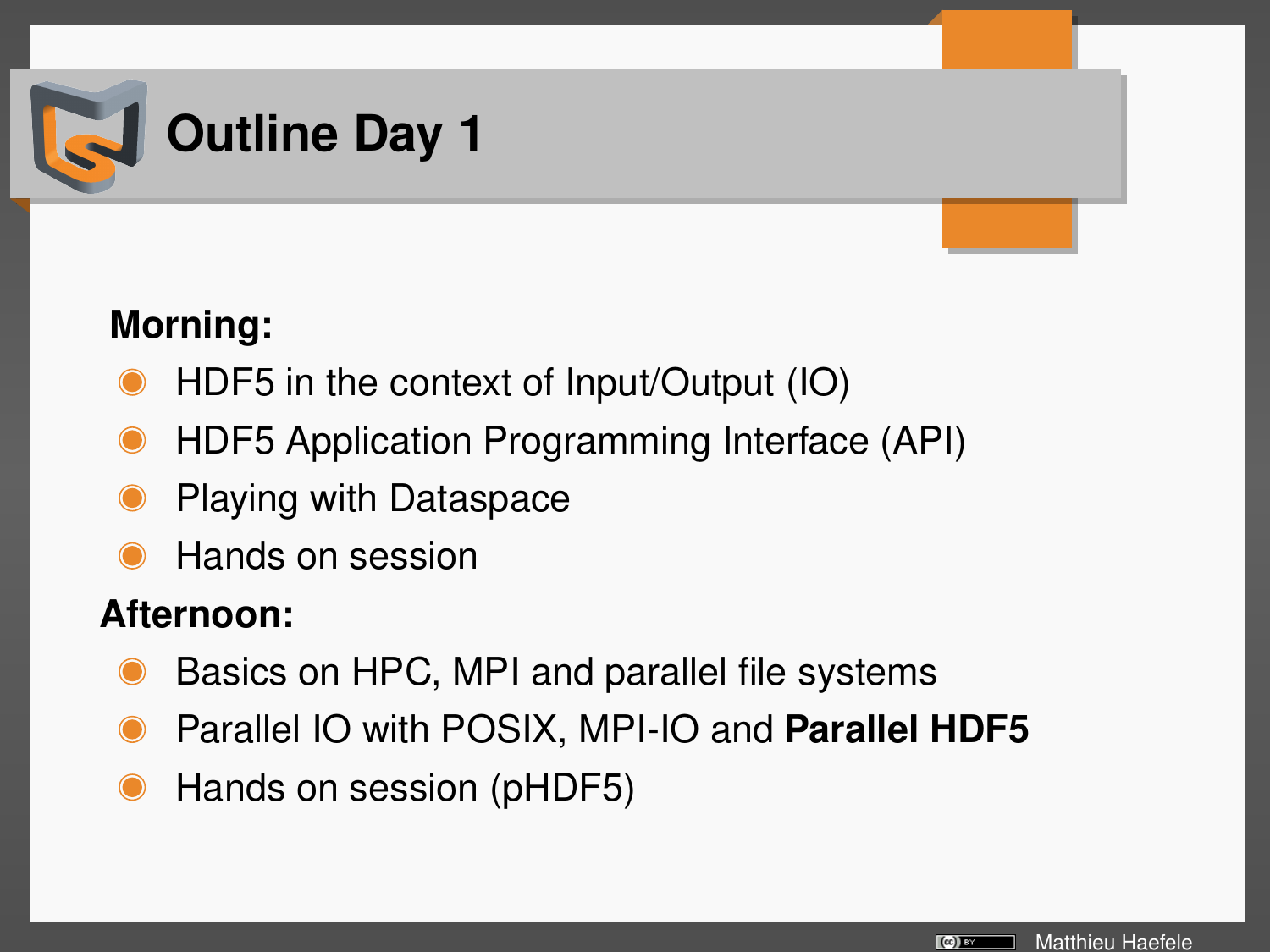

### **An HPC machine is composed of processing elements or cores which**

- Can access a central memory
- Can communicate through a high performance network
- Are connected to a high performance storage system

### **Until now, two major families of HPC machines existed:**

- Shared memory machines
- Distributed memory machines

New architectures like GPGPUs, Cell, FPGAs, . . . are not covered here

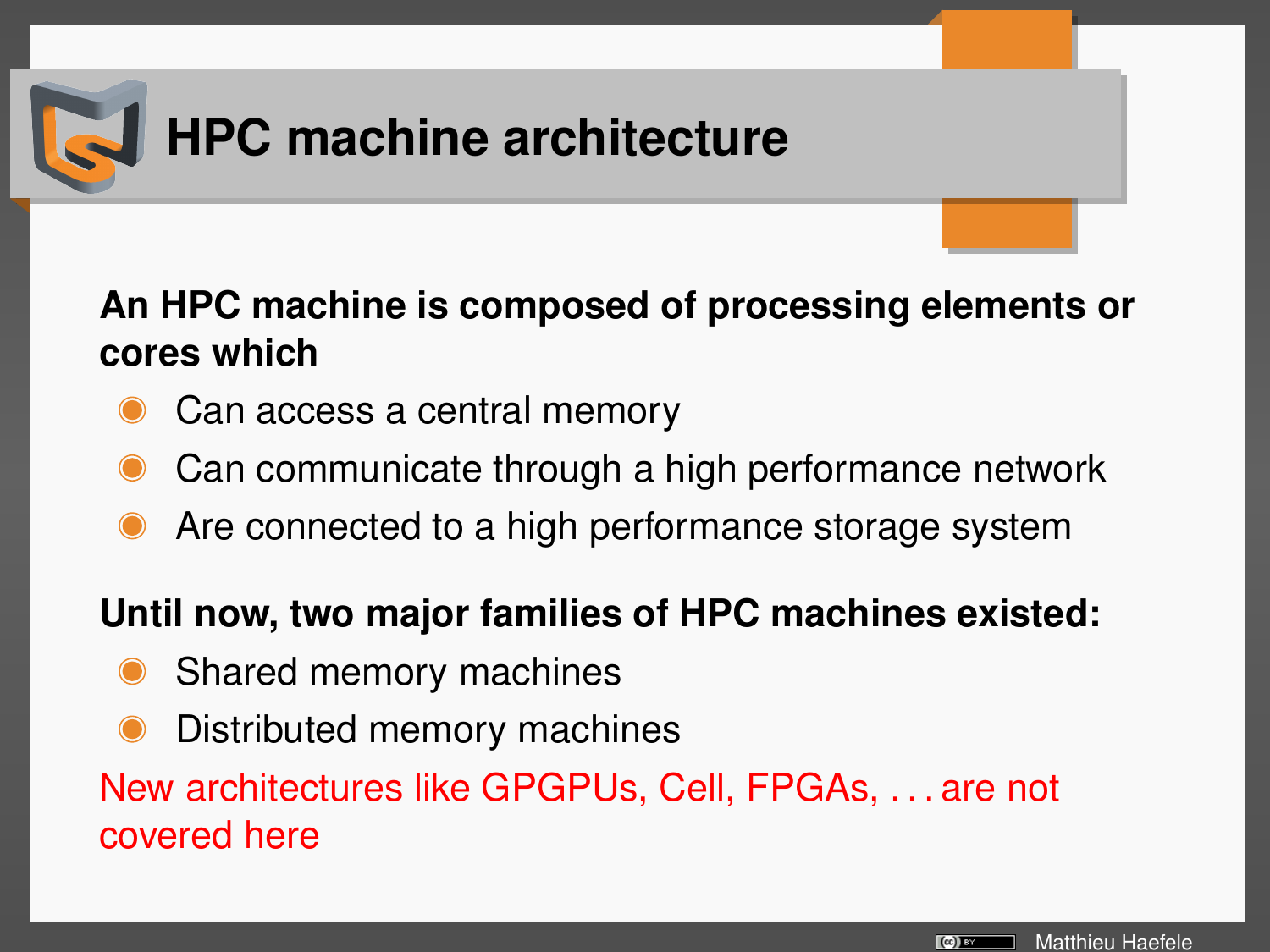

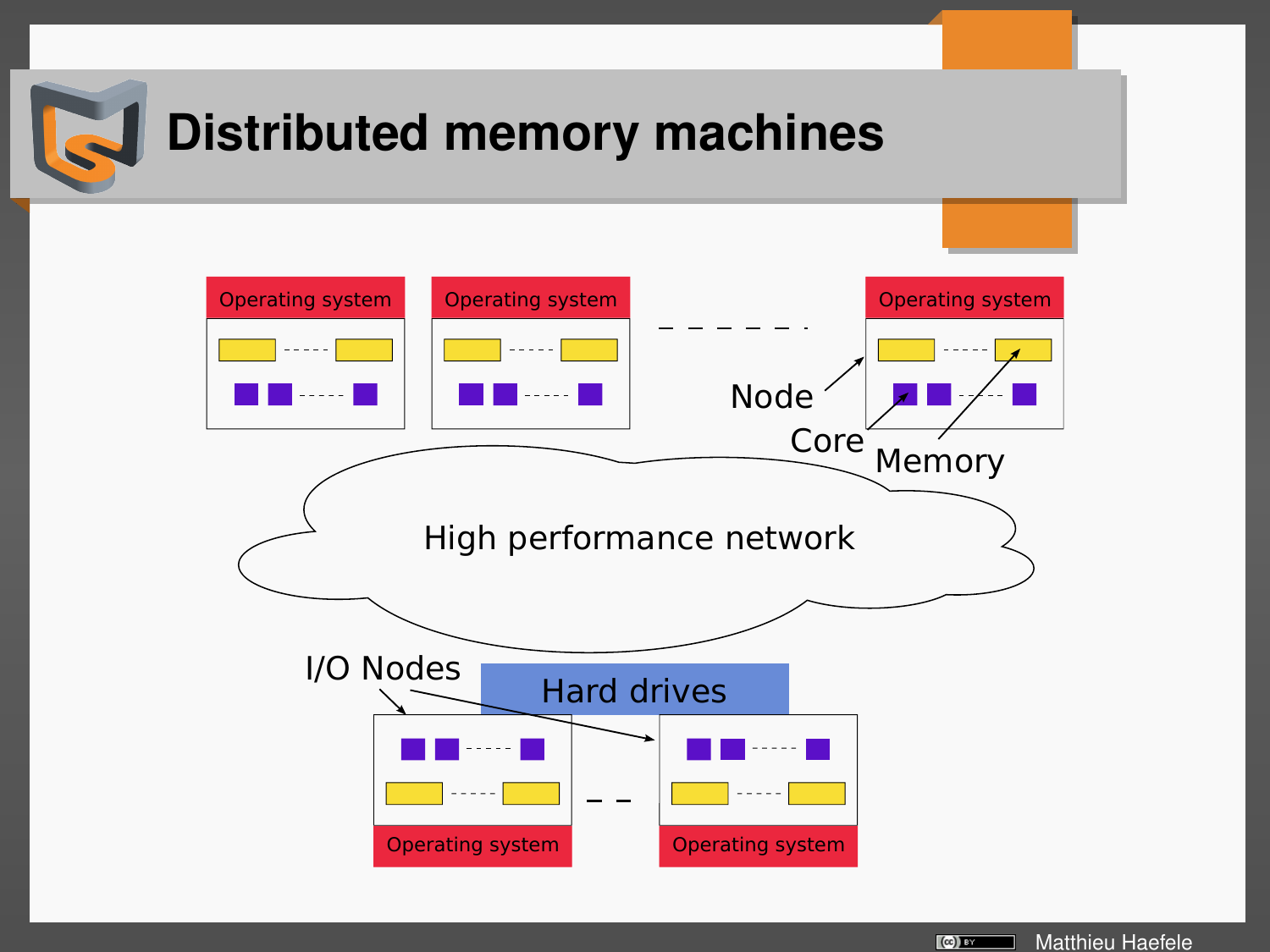

## **MPI: Message Passing Interface**

### **MPI is an Application Programming Interface**

- Defines a standard for developing parallel applications
- Several implementations exists (openmpi, mpich, IBM, Par-Tec...)

## **It is composed of**

- A parallel execution environment
- A library to link the application with

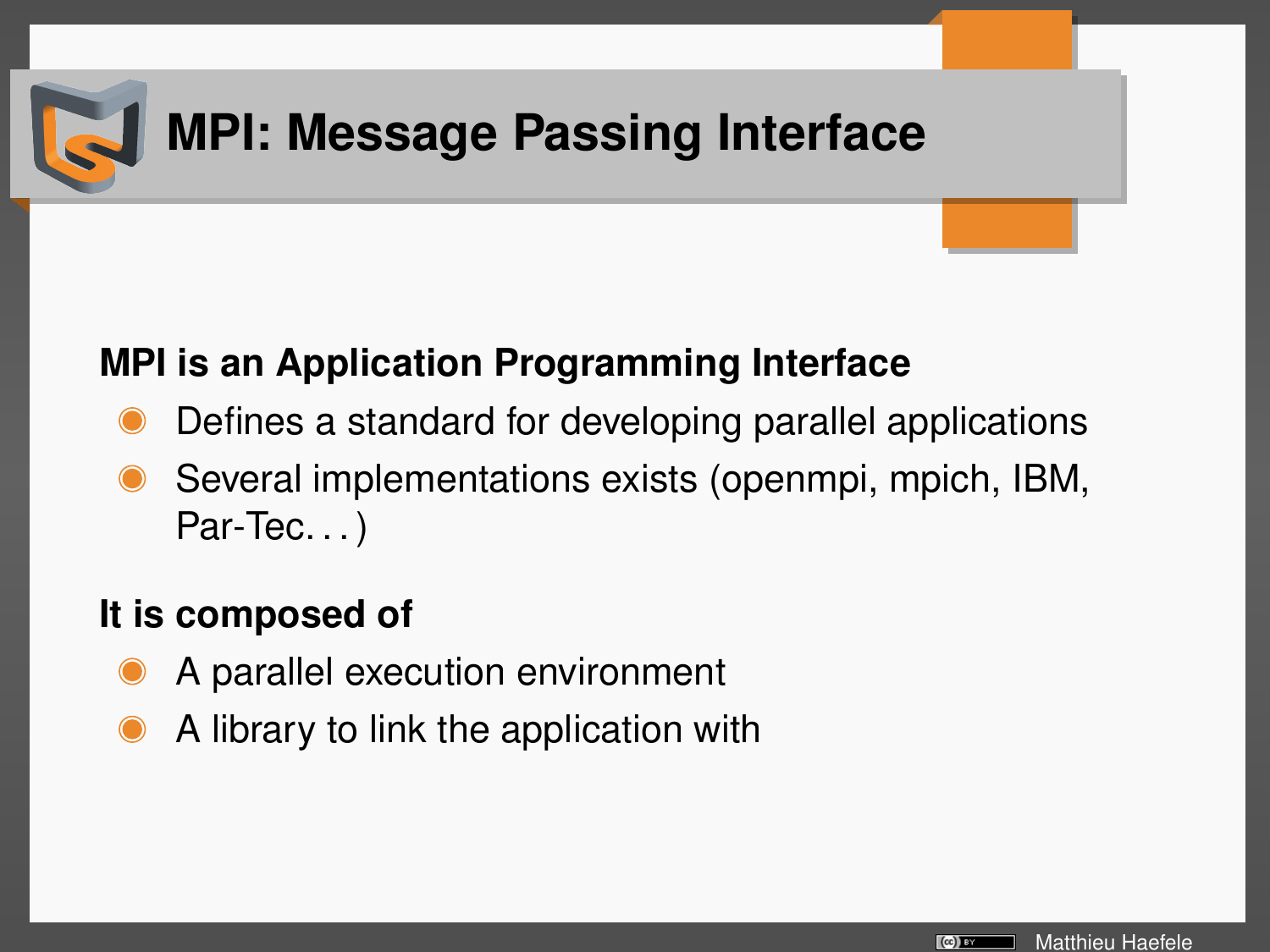

### **Four classes of communications**

- **Collective**: all processes belonging to a same MPI communicator communicates together according to a defined pattern (scatter, gather, reduce, . . . )
- **Point-to-Point**: one process sends a message to another one (send, receive)
- For both Collective or Point-to-Point, **blocking and non-blocking** functions are available

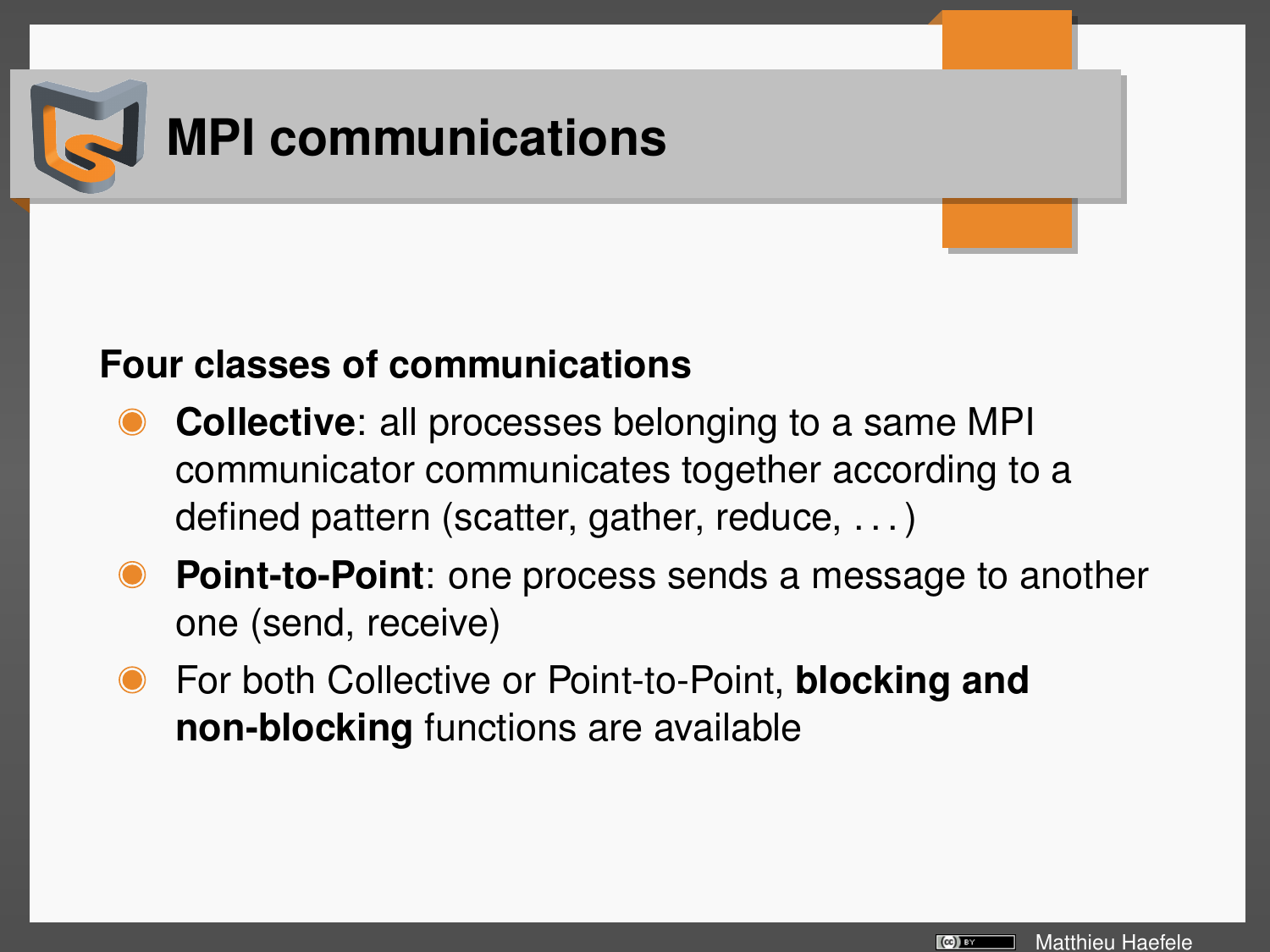

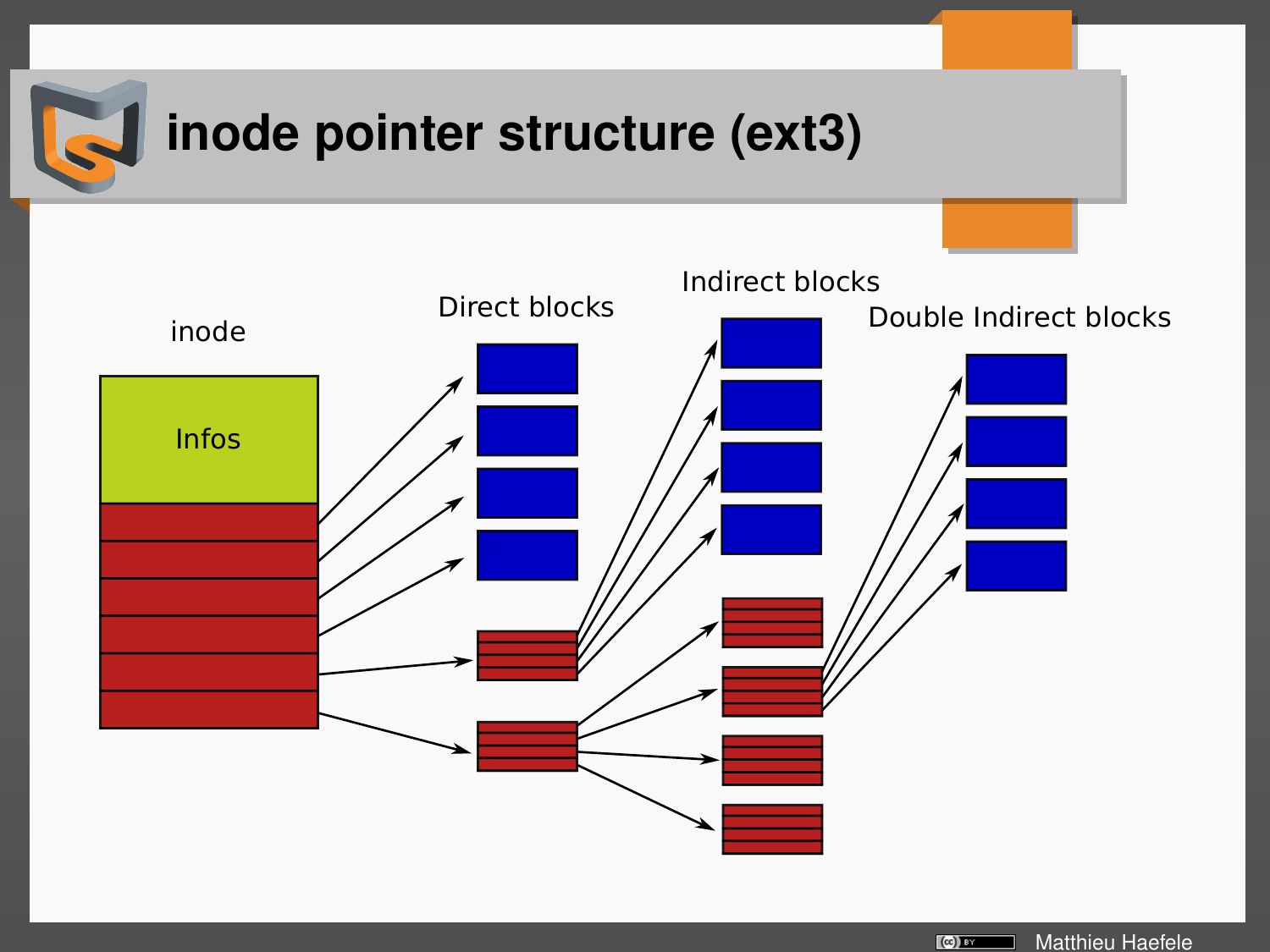

## **Meta-data, block address and file blocks are stored a single logical drive with a "serial" file system**

## Logical drive



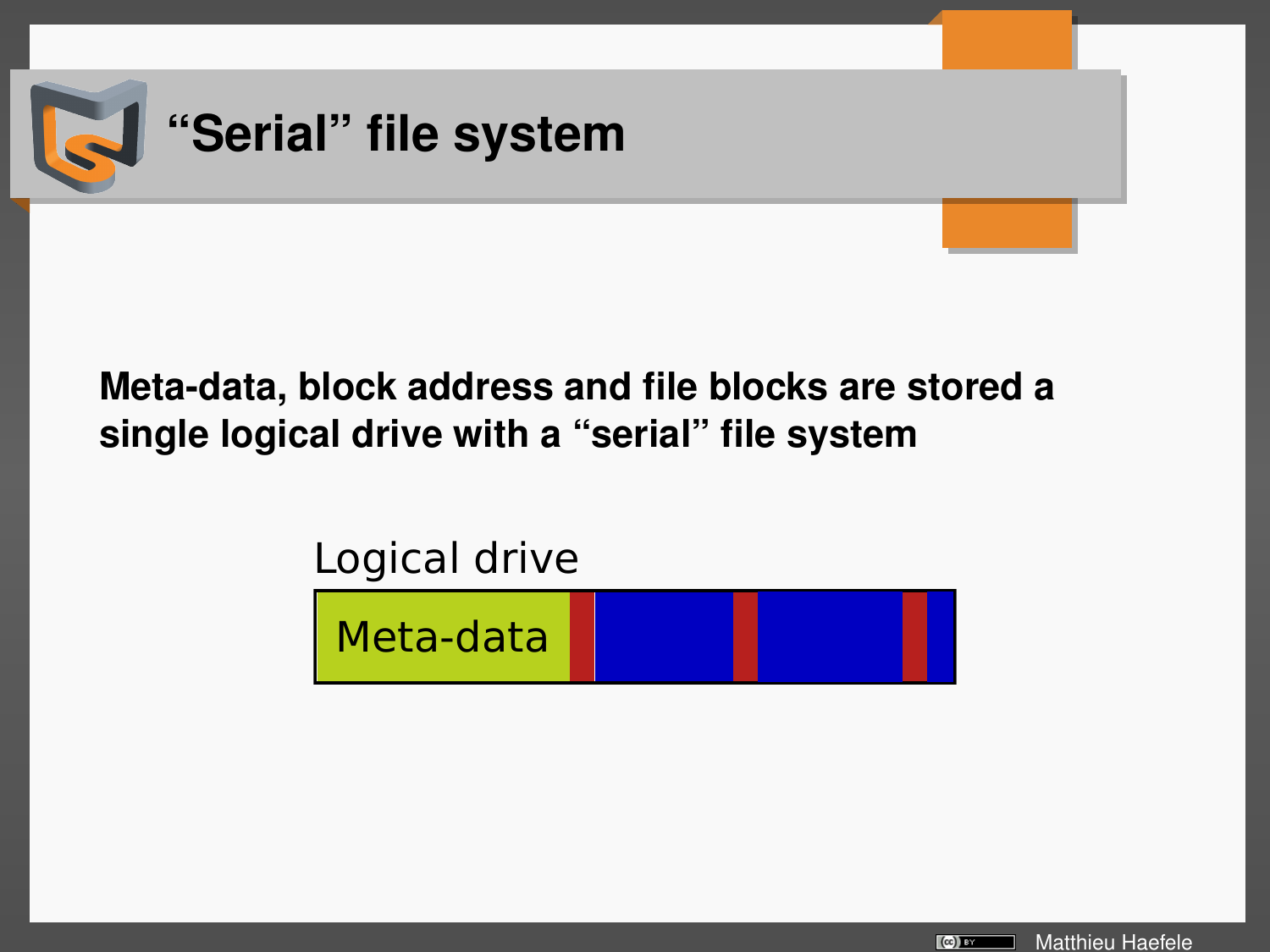

## **Parallel file system architecture**



- Meta-data and file blocks are stored on separate devices
- Several devices are used
- Bandwidth is aggregated
- A file is **striped** across different object storage targets.

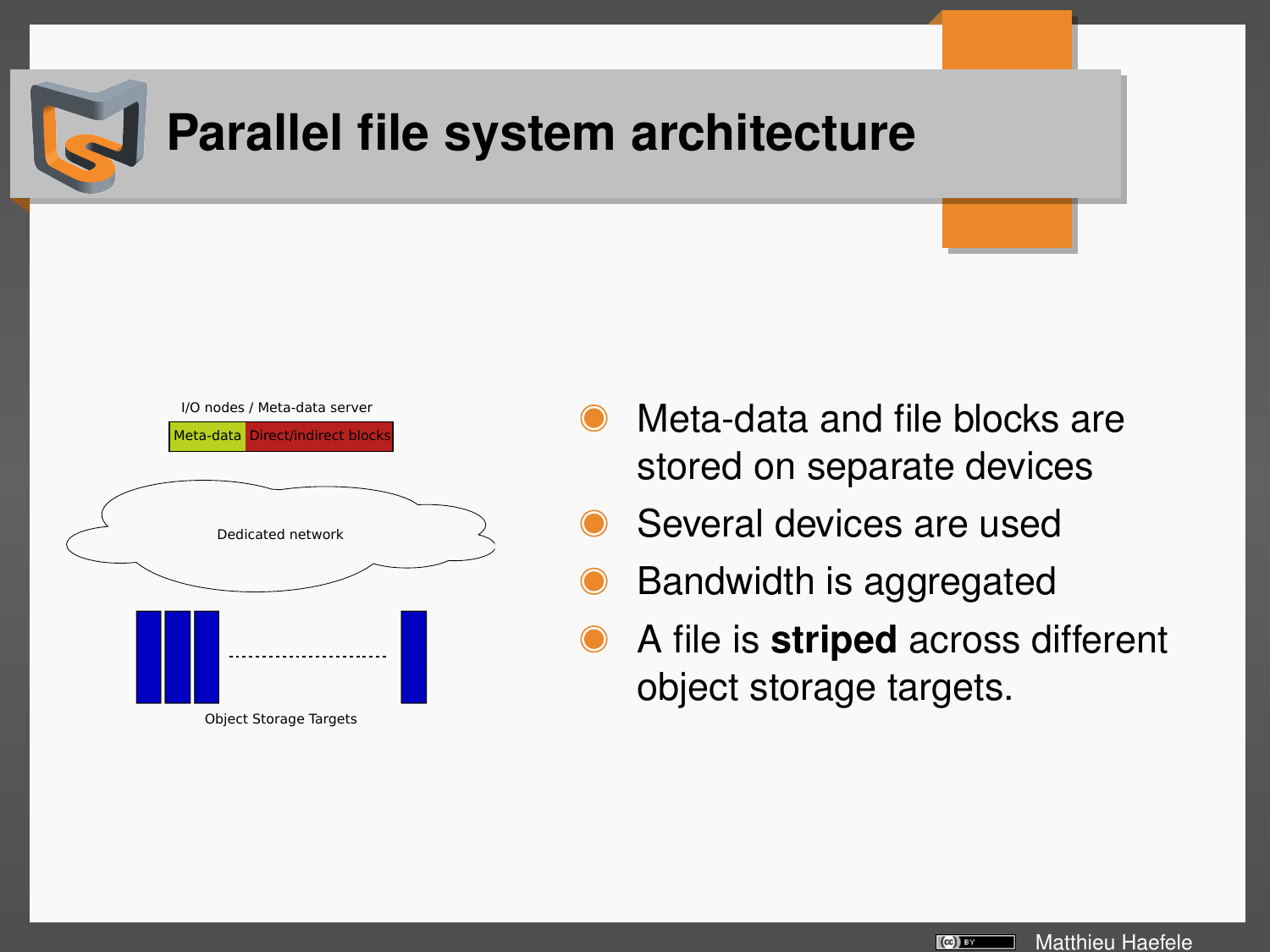

## **Parallel file system usage**



Object Storage Targets

The file system client gives to the application the view of a "serial" file system

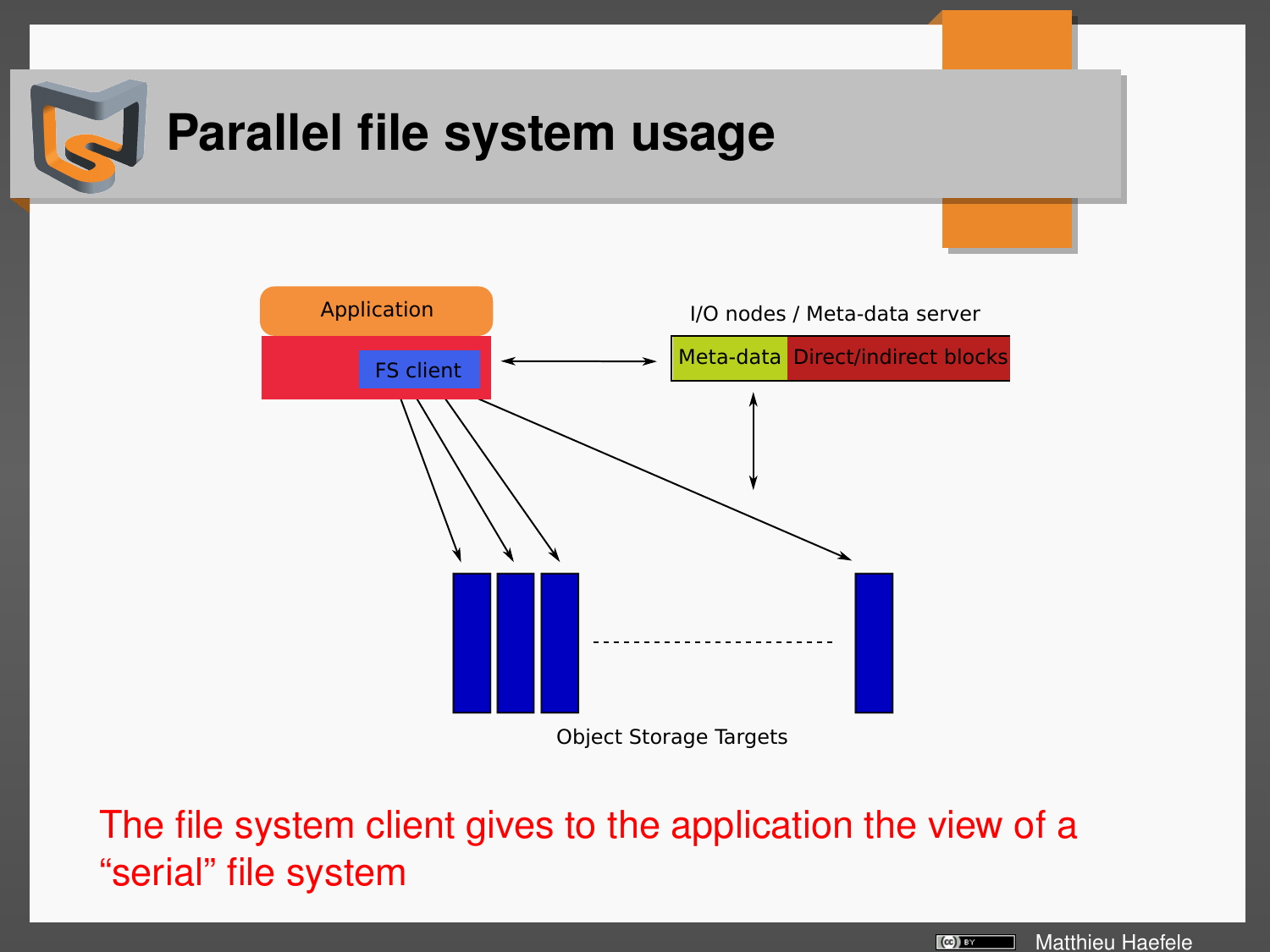

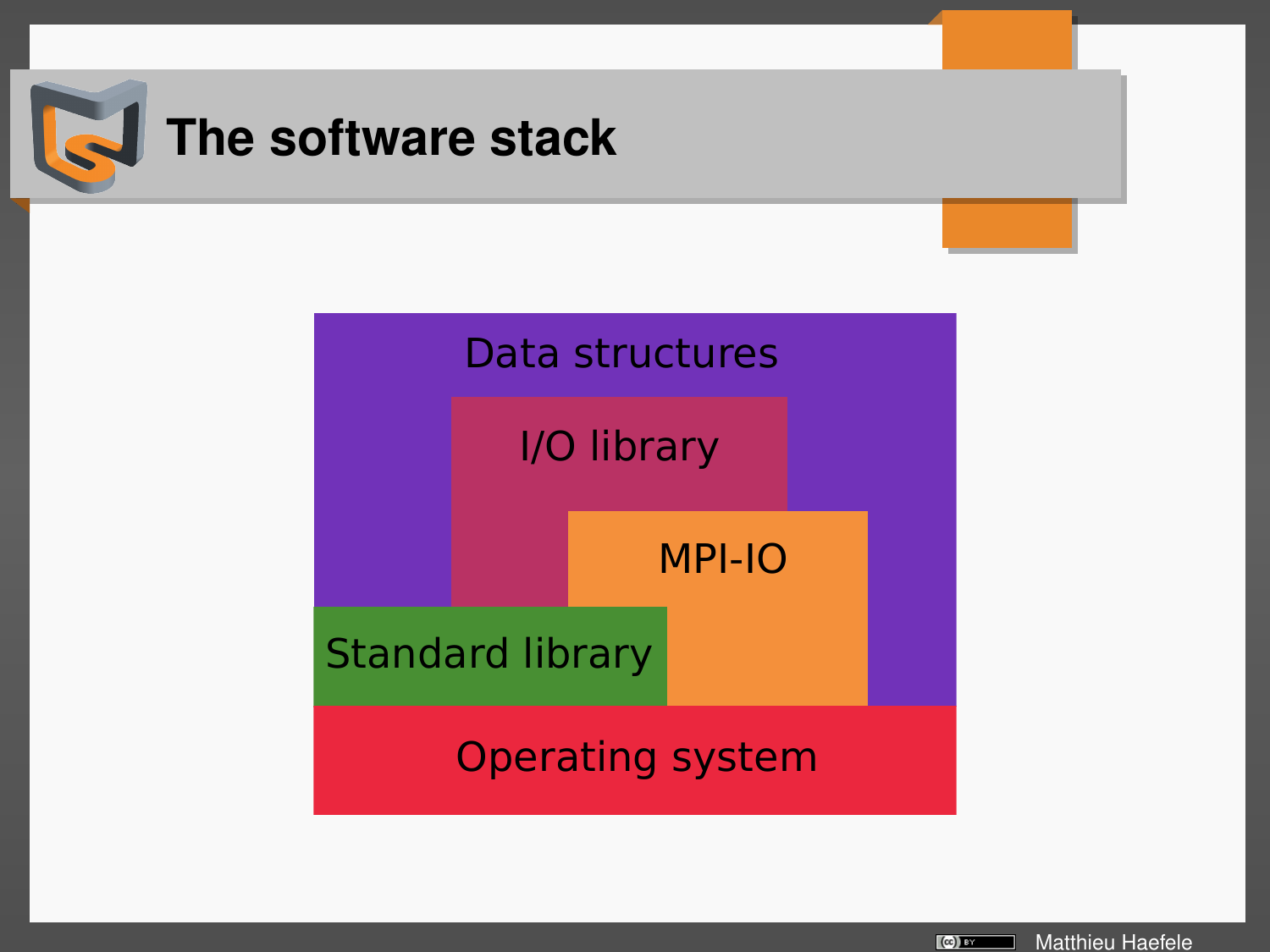

Matthieu Haefele  $\lbrack (c)]$  Ev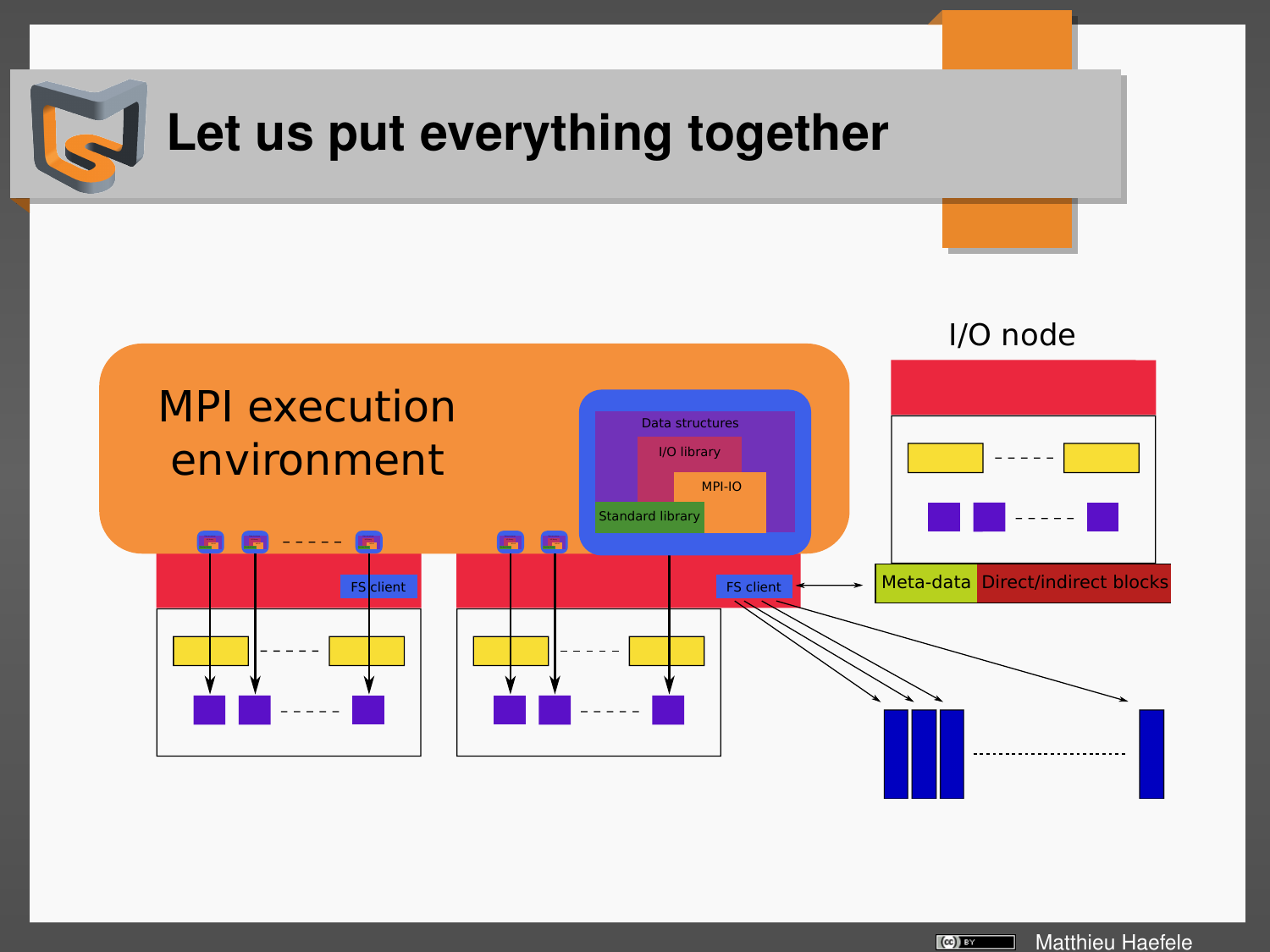

## **Test case to illustrate strategies**



Let us consider:

- A 2D structured array
- The array is of size  $S \times S$
- A block-block distribution is used
- With  $P = p_x p_y$  cores

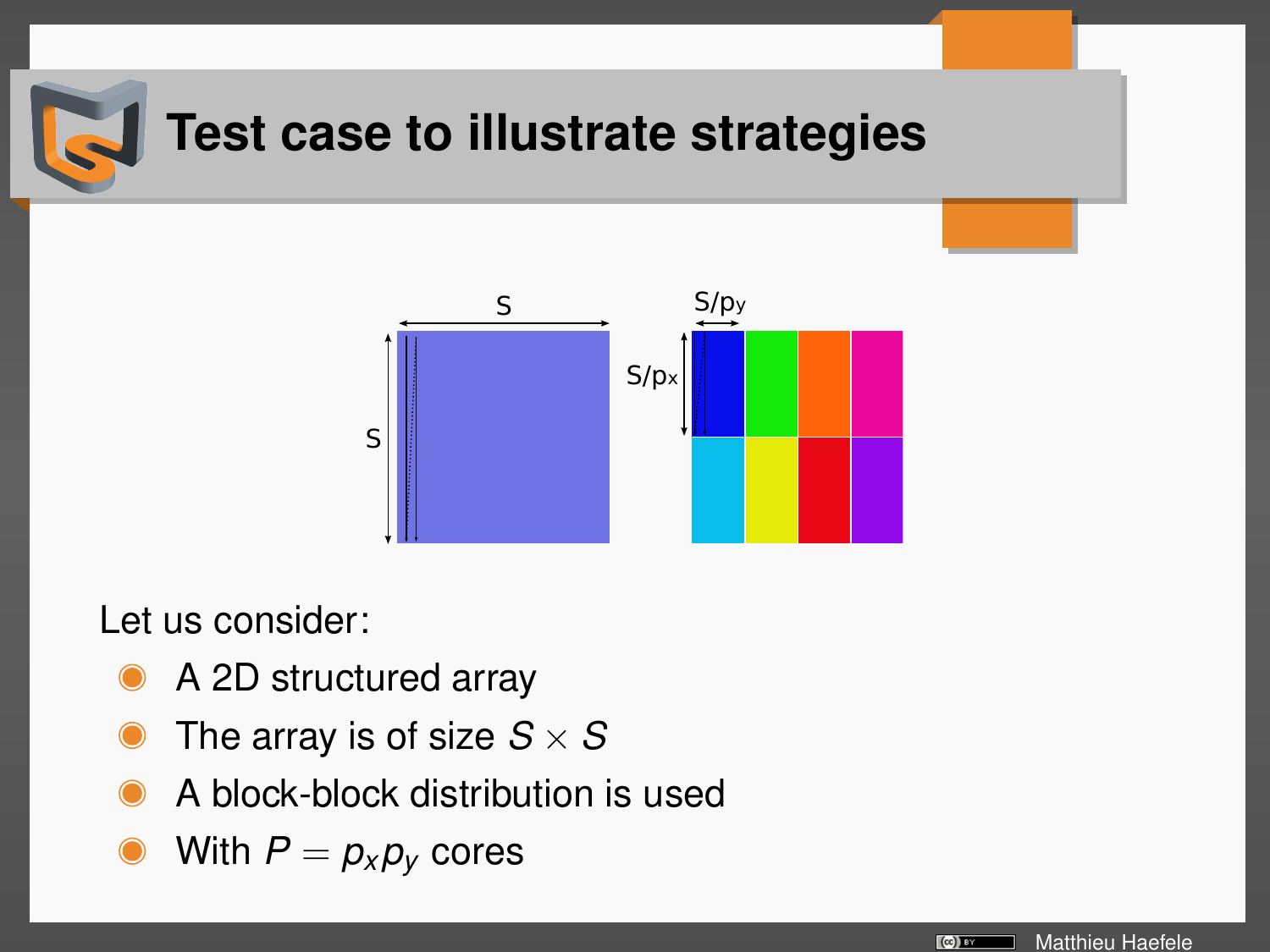

### **Each MPI process writes its own file**

- Pure "non-portable" binary files
- A single distributed data is spread out in different files
- The way it is spread out depends on the number of MPI processes
- $\Rightarrow$  More work at post-processing level
- $\Rightarrow$  May lead to huge amount of files (forbidden)
- $\Rightarrow$  Very easy to implement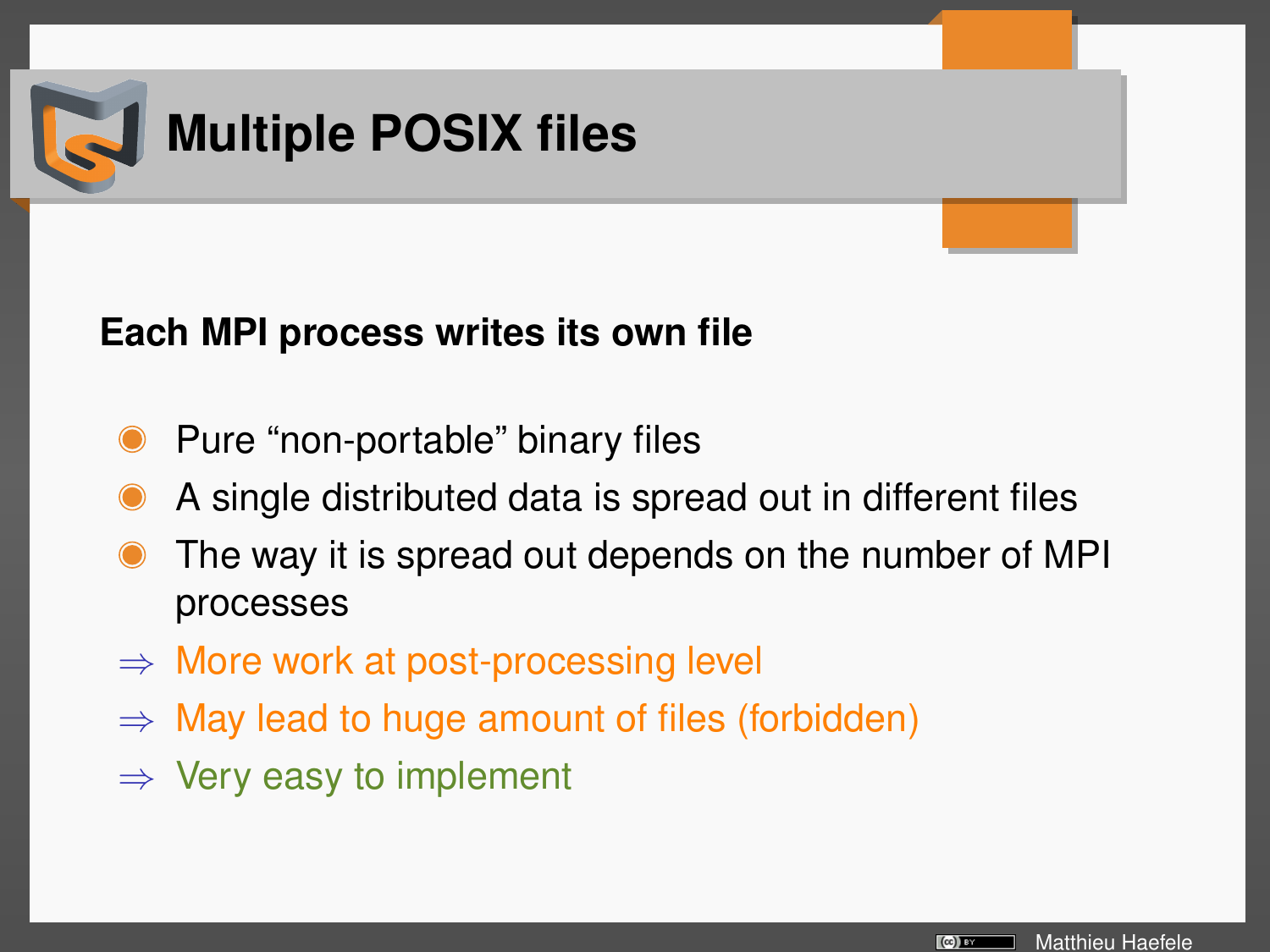

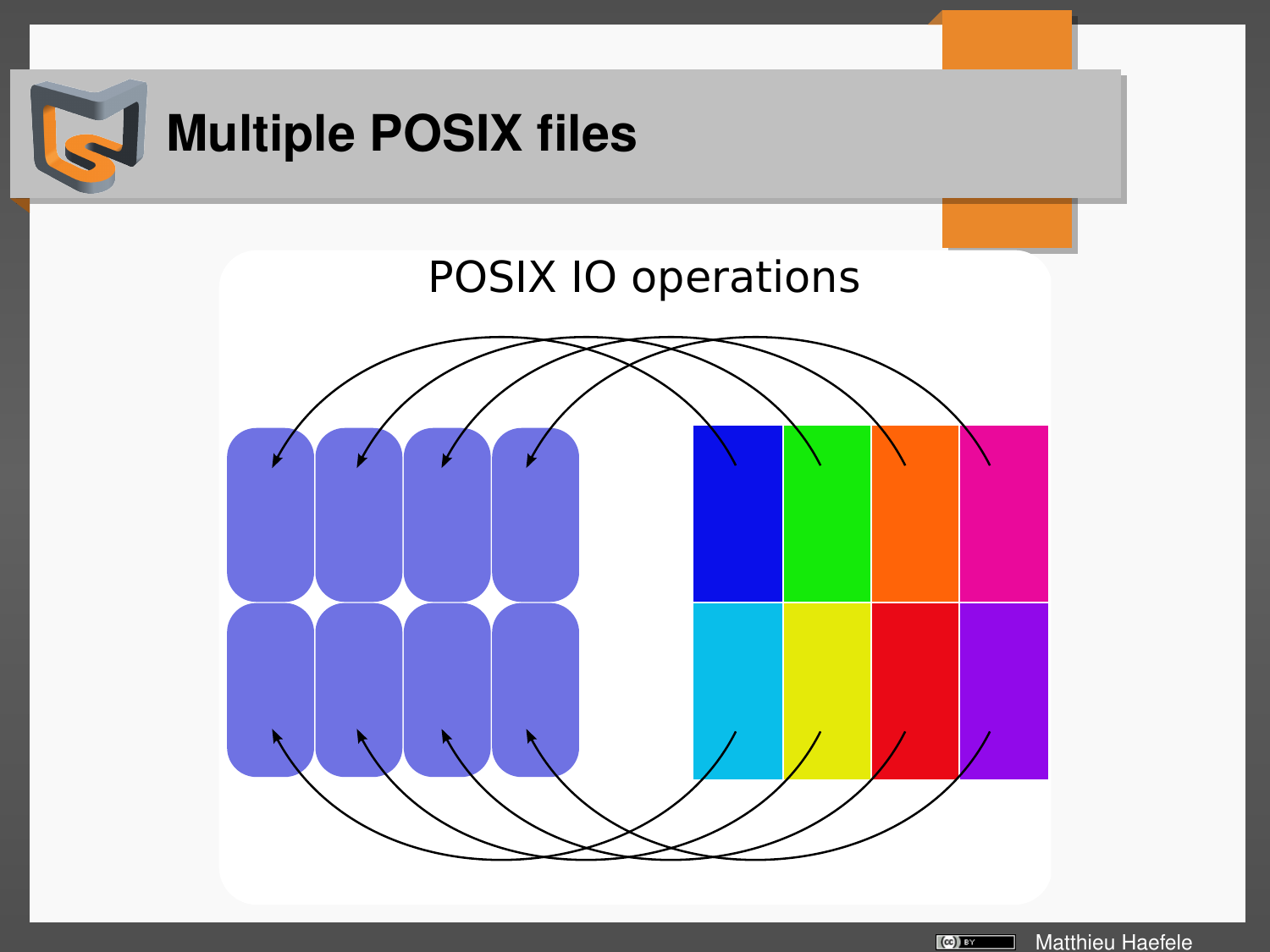

## **A collective MPI call is first performed to gather the data on one MPI process. Then, this process writes a single file**

- Single pure "non-portable" binary file
- The memory of a single node can be a limitation
- $\Rightarrow$  Single resulting file

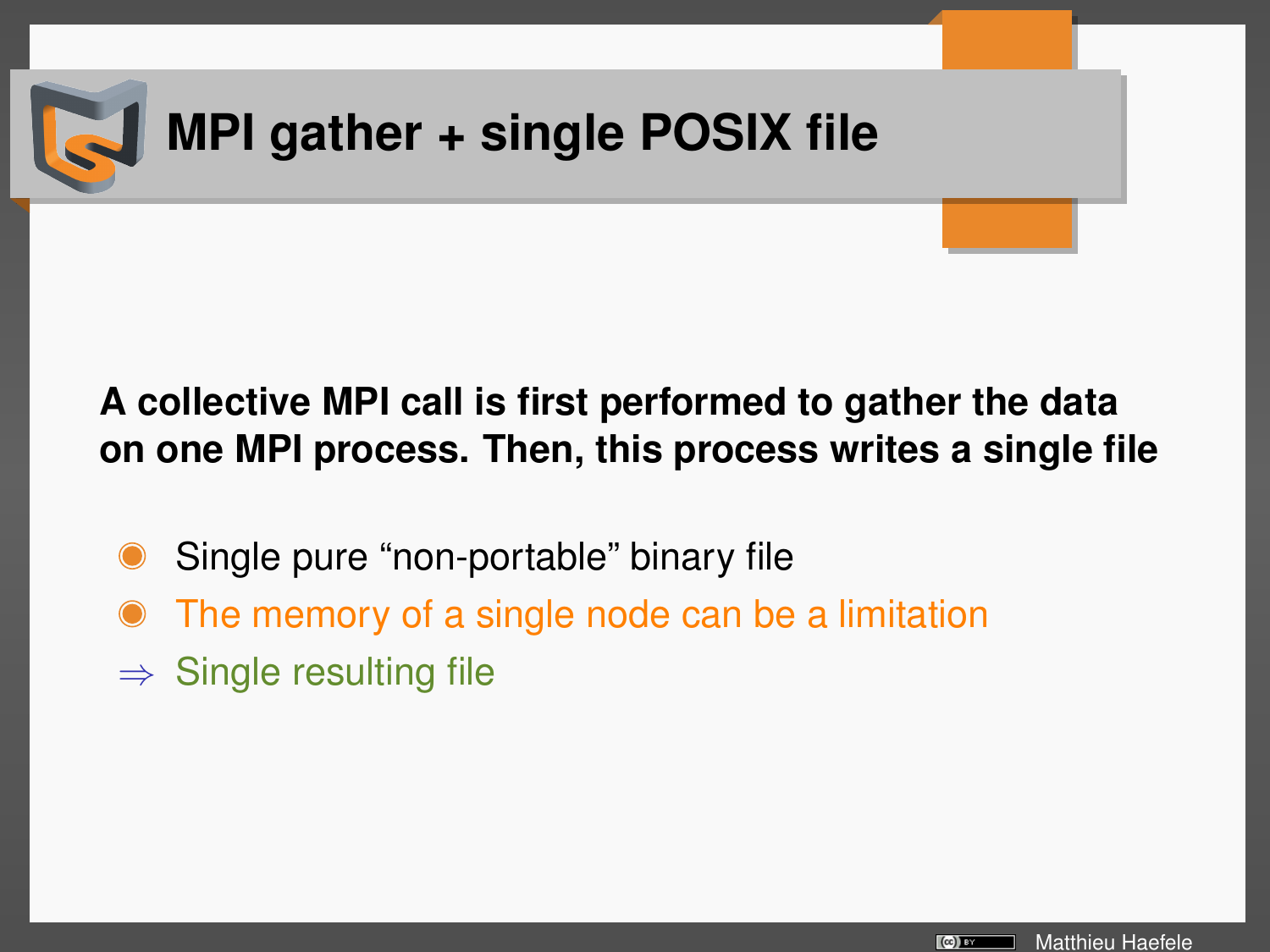

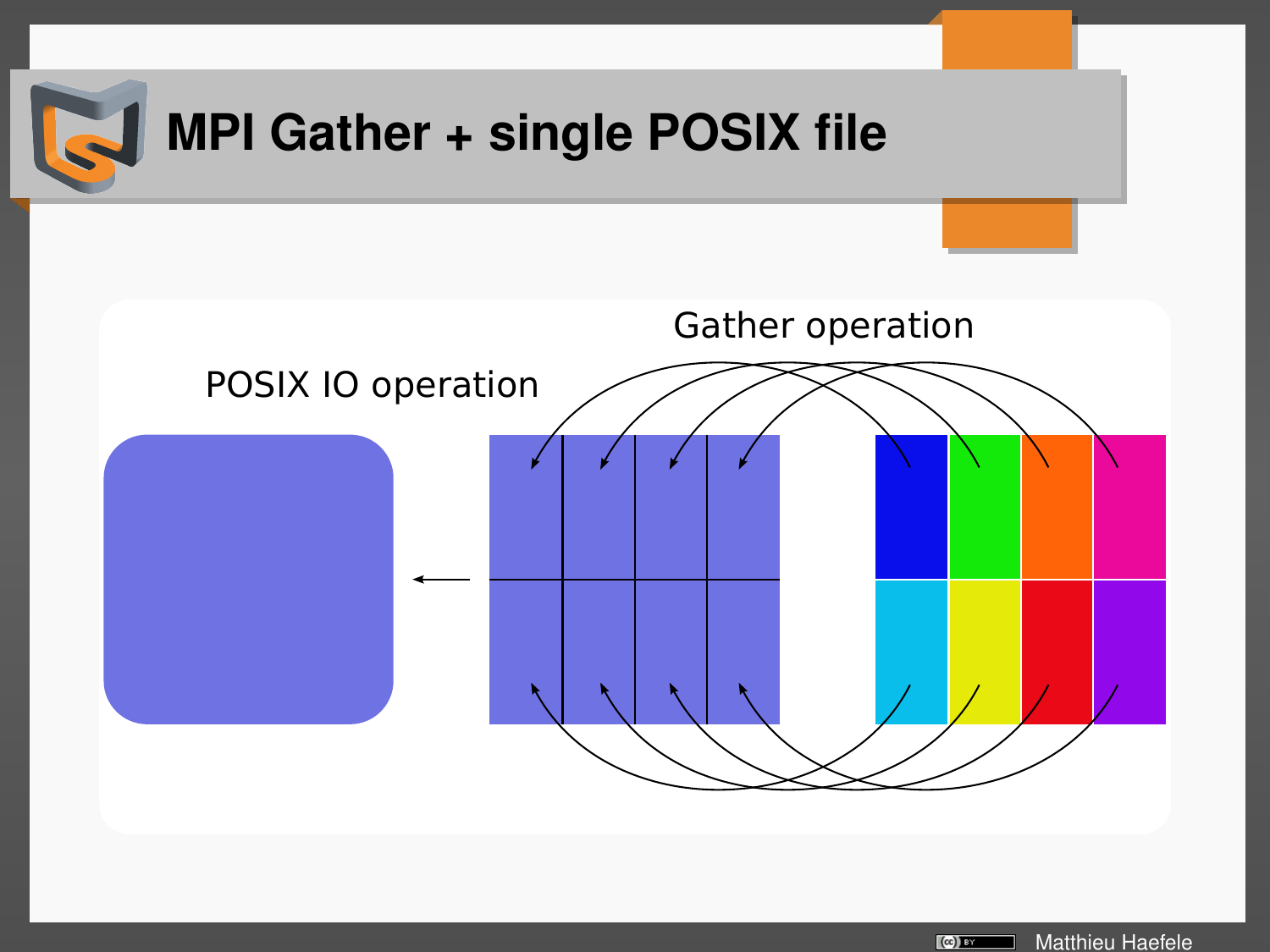

- I/O part of the MPI specification
- Provide a set of read/write methods
- Allow one to describe how a data is distributed among the processes (thanks to MPI derived types)
- MPI implementation takes care of actually writing a single contiguous file on disk from the distributed data
- Result is identical as the gather + POSIX file

MPI-IO performs the gather operation within the MPI implementation

- No more memory limitation
- Single resulting file
- Definition of MPI derived types
- Performance linked to MPI library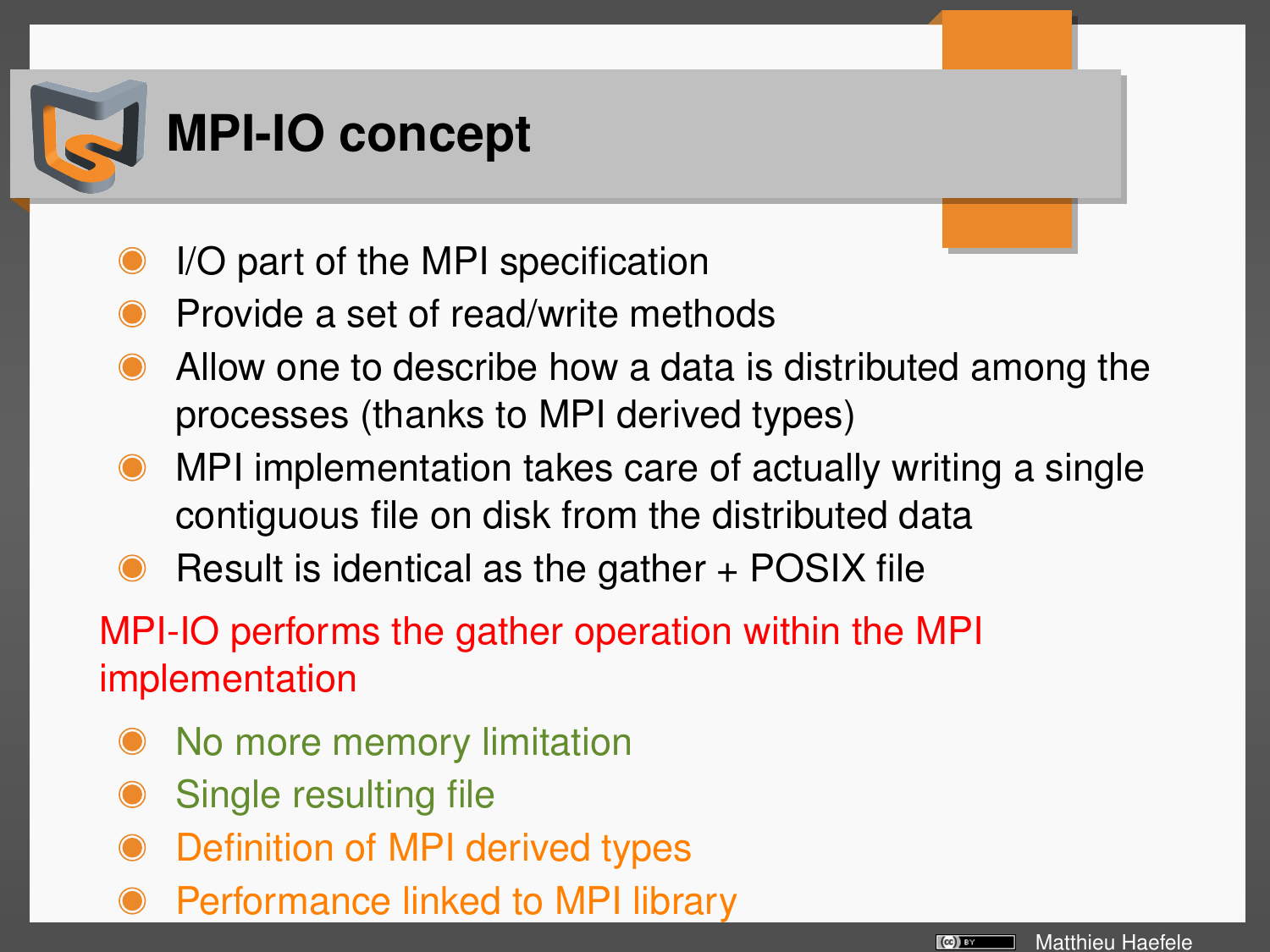



| Positioning                 | Synchronism                  | Coordination<br>Collective<br>Non collective    |                                                                                                                        |  |
|-----------------------------|------------------------------|-------------------------------------------------|------------------------------------------------------------------------------------------------------------------------|--|
| <b>Explicit offsets</b>     | <b>Blocking</b>              | MPI FILE READ AT<br>MPI FILE WRITE AT           | MPI FILE READ AT ALL<br>MPI FILE WRITE AT ALL                                                                          |  |
|                             | Non blocking<br>& Split call | MPI FILE IREAD AT<br>MPI FILE IWRITE AT         | MPI FILE READ AT ALL BEGIN<br>MPI FILE READ AT ALL END<br>MPI FILE WRITE AT ALL BEGIN<br>MPI FILE WRITE AT ALL END     |  |
| Individual<br>file pointers | Blocking                     | <b>MPI FILE READ</b><br><b>MPI FILE WRITE</b>   | MPI FILE READ ALL<br>MPI FILE WRITE ALL                                                                                |  |
|                             | Non blocking<br>& Split call | MPI FILE IREAD<br>MPI FILE IWRITE               | MPI FILE READ ALL BEGIN<br>MPI FILE READ ALL END<br>MPI FILE WRITE ALL BEGIN<br>MPI FILE WRITE ALL END                 |  |
| Shared<br>file pointers     | Blocking                     | MPI FILE READ SHARED<br>MPI FILE WRITE SHARED   | MPI FILE READ ORDERED<br>MPI FILE WRITE ORDERED                                                                        |  |
|                             | Non blocking<br>& Split call | MPI FILE IREAD SHARED<br>MPI FILE IWRITE SHARED | MPI FILE READ ORDERED BEGIN<br>MPI FILE READ ORDERED END<br>MPI FILE WRITE ORDERED BEGIN<br>MPI FILE WRITE ORDERED END |  |

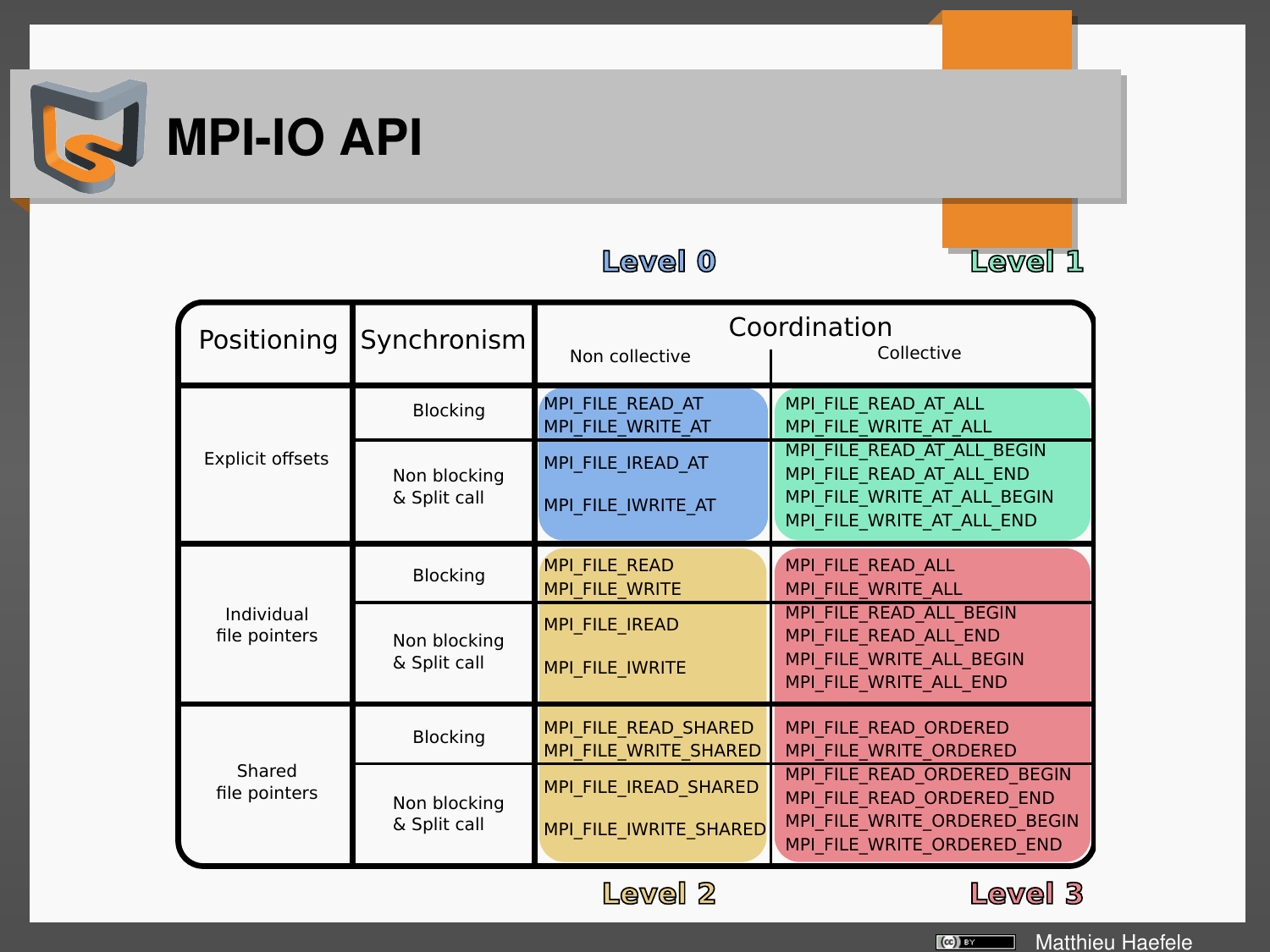

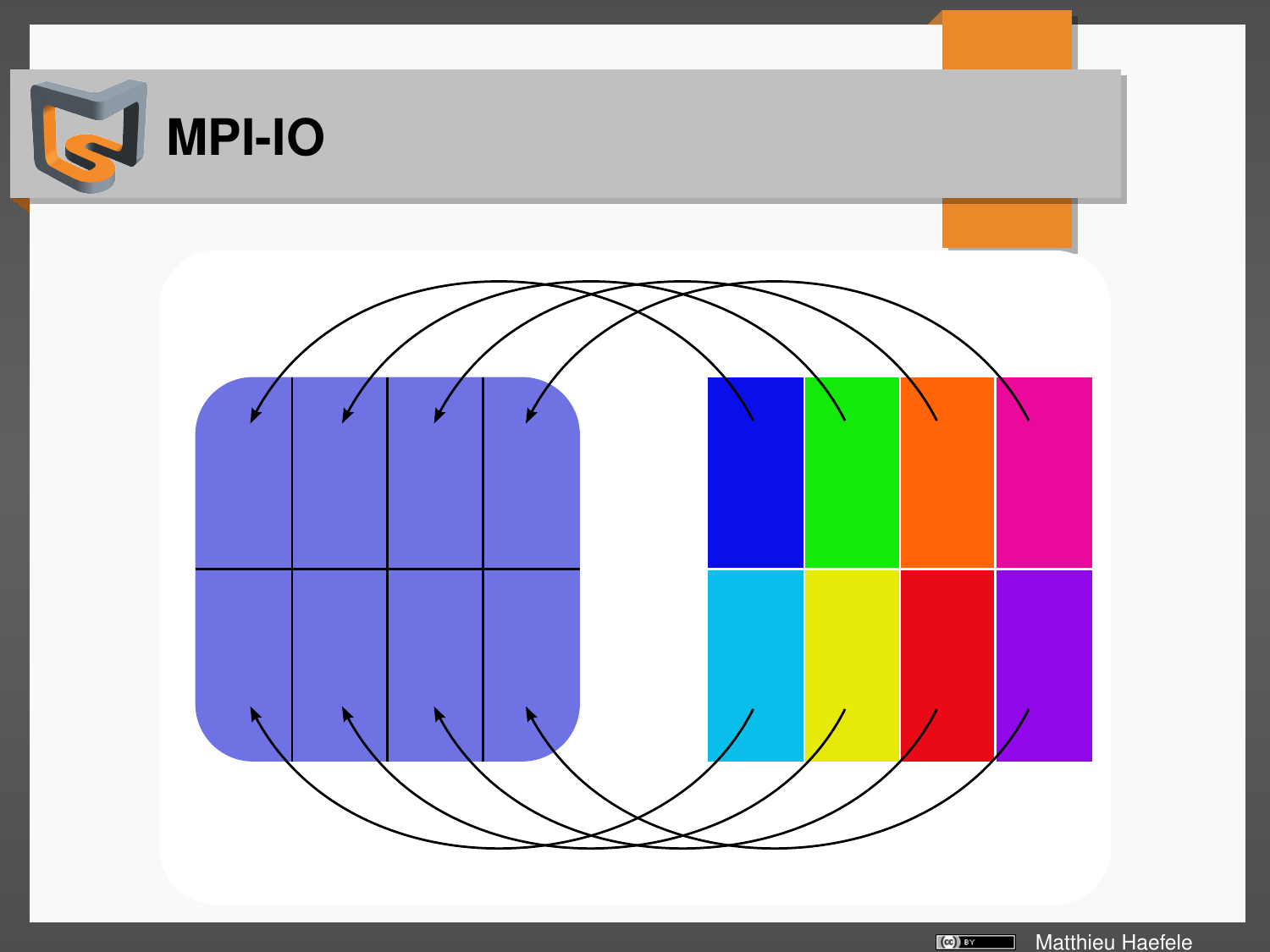

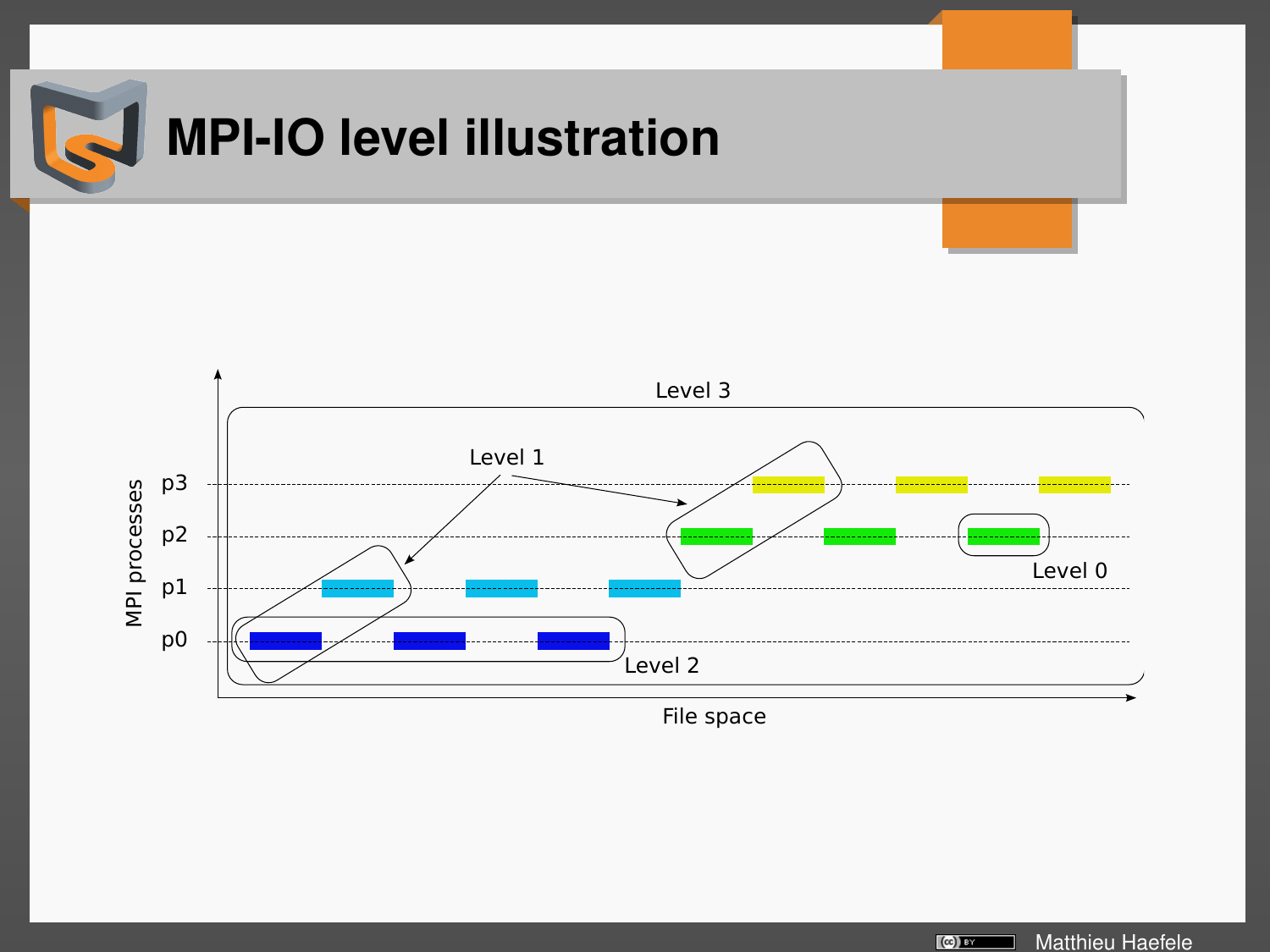

- Built on top of MPI-IO
- Must follow some restrictions to enable underlying collective calls of MPI-IO
- From the programming point of view, only few parameters have to be given to the HDF5 library
- Data distribution is described thanks to HDF5 hyper-slices
- Result is a single portable HDF5 file
- Easy to develop
- Single portable file
- Maybe some performance issues

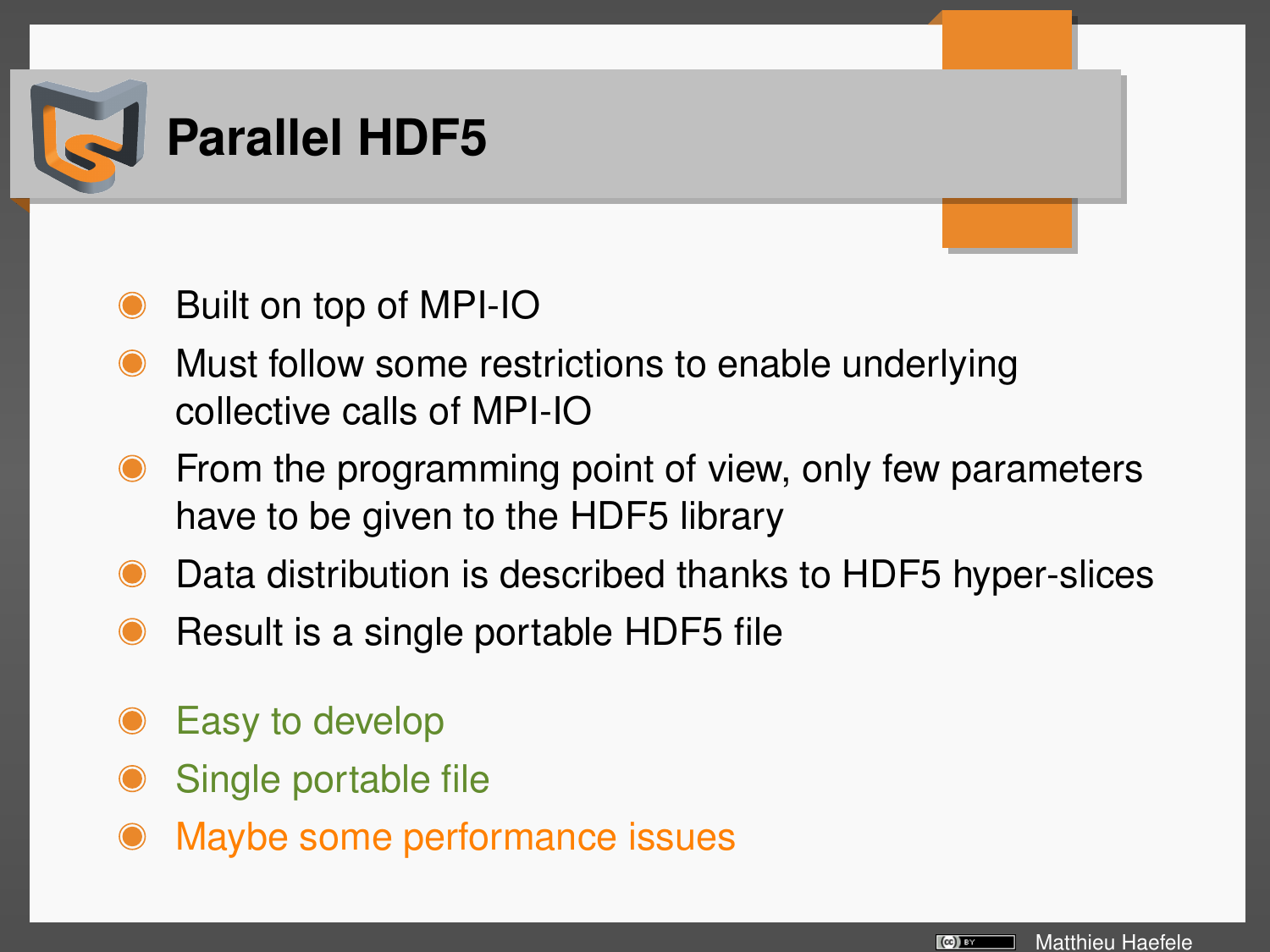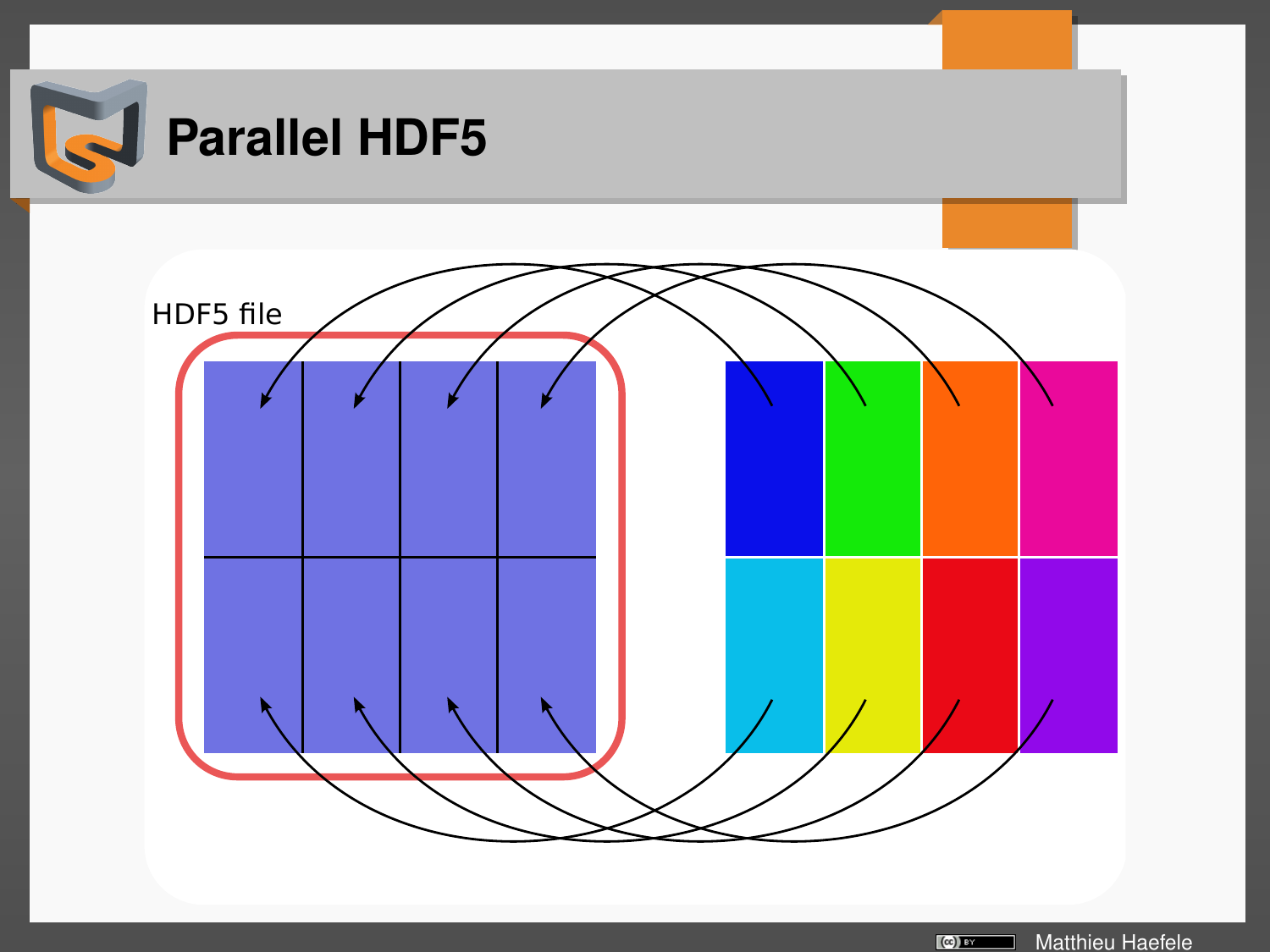

## **Parallel HDF5 implementation**

```
INTEGER(HSIZE T) :: array_size(2), array_subsize(2), array_start(2)
INTEGR(HID T) :: plist id1, plist id2, file id, filespace, dset id, memspace
array size(1) = Sarray size(2) = Sarrav_subsize(1) = local_nx
\arctan subsize(2) = local_ny
array_start(1) = proc_x * array_subsize(1)
\arctan x start(2) = proc_v * array_subsize(2)
```
### **!Allocate and fill the tab array**

```
CALL h5open_f(ierr)
CALL h5pcreate_f(H5P_FILE_ACCESS_F, plist_id1, ierr)
CALL h5pset_fapl_mpio_f(plist_id1, MPI_COMM_WORLD, MPI_INFO_NULL, ierr)
CALL h5fcreate_f('res.h5', H5F_ACC_TRUNC_F, file_id, ierr, access_prp = plist_id1)
```
**! Set collective call**  CALL h5pcreate\_f(H5P\_DATASET\_XFER\_F, plist\_id2, ierr) CALL h5pset\_dxpl\_mpio\_f(plist\_id2, H5FD\_MPIO\_COLLECTIVE\_F, ierr)

CALL h5screate\_simple\_f(2, array\_size, filespace, ierr) CALL h5screate\_simple\_f(2, array\_subsize, memspace, ierr)

CALL h5dcreate\_f(file\_id, 'pi\_array', H5T\_NATIVE\_REAL, filespace, dset\_id, ierr) CALL h5sselect hyperslab\_f (filespace, H5S\_SELECT\_SET\_F, array\_start, array\_subsize, ierr) CALL h5dwrite\_f(dset\_id, H5T\_NATIVE\_REAL, tab, array\_subsize, ierr, memspace, filespace, plist\_id2)

**! Close HDF5 objects** 

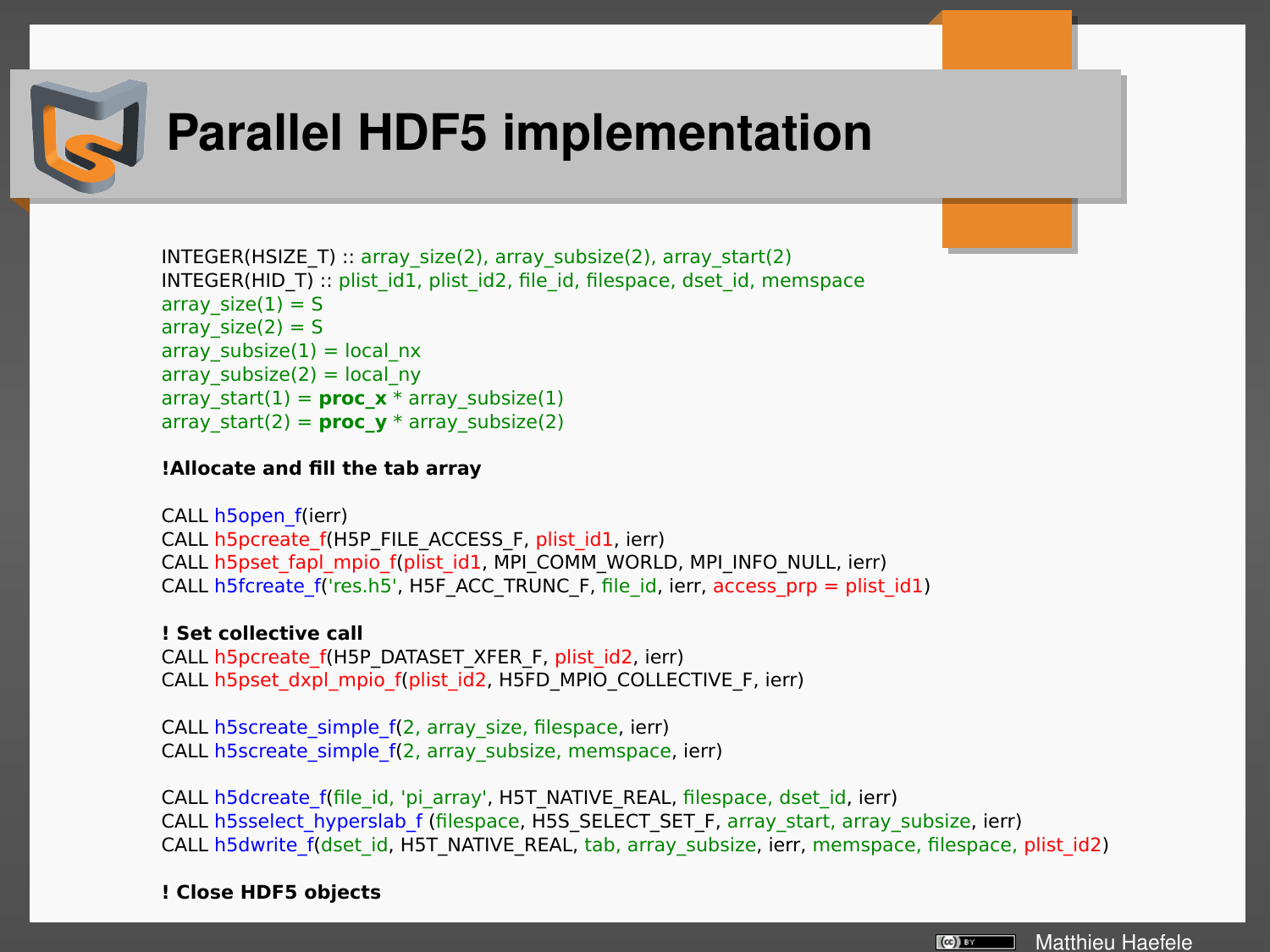

### **Scientific results / diagnostics**

- Multiple POSIX files in ASCII or binary
- MPI-IO
- pHDF5  $\bullet$
- XIOS

### **Restart files**

- **SIONlib**
- ADIOS

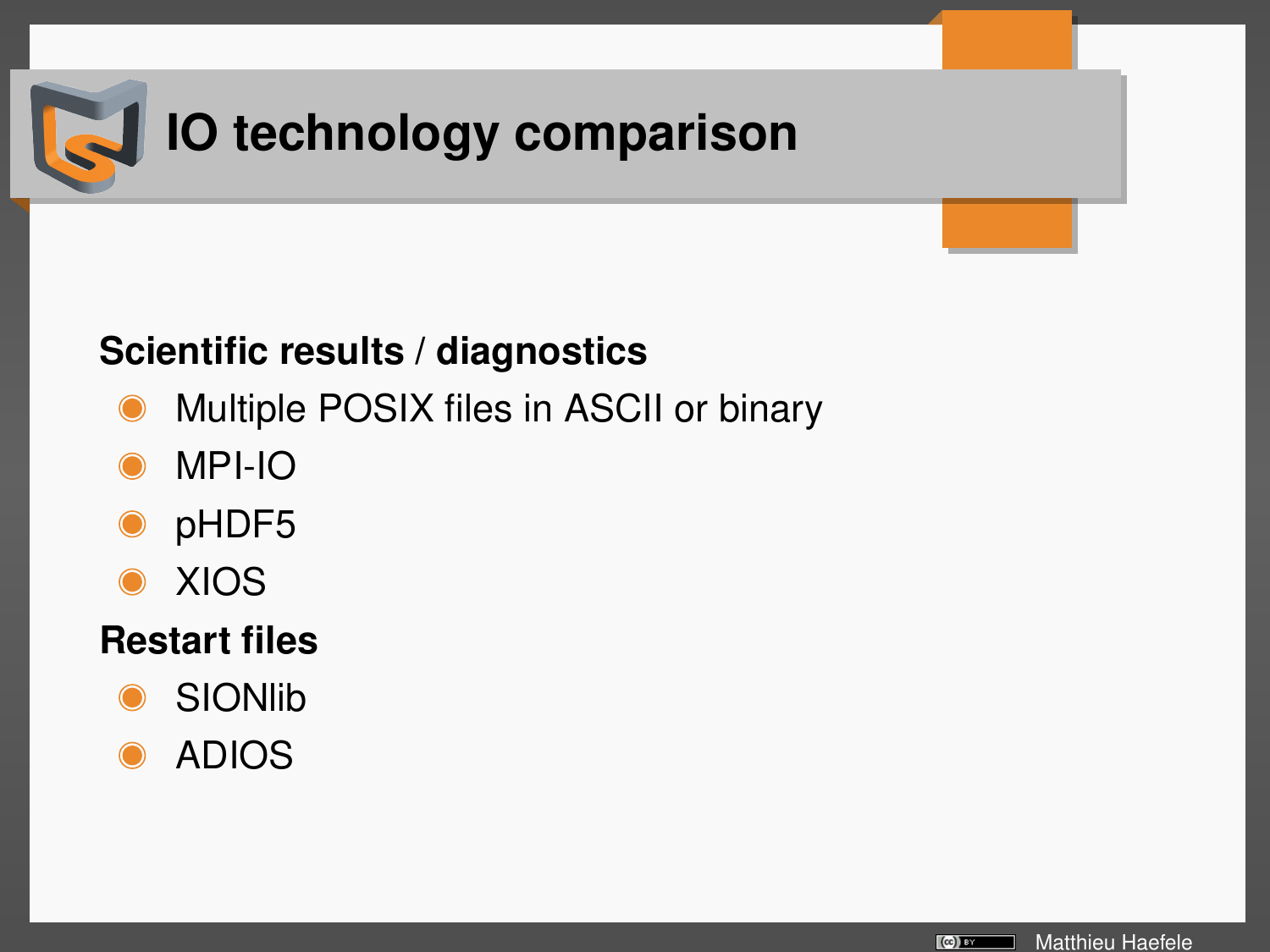

# **IO technology comparison**

|              | Dev/main cost | Performance | Post-processing |
|--------------|---------------|-------------|-----------------|
| POSIX ASCII  |               |             |                 |
| POSIX binary |               |             |                 |
| MPI-IO       |               |             |                 |
| pHDF5        |               |             |                 |
| <b>XIOS</b>  |               |             |                 |
| SIONlib      |               |             |                 |
| <b>ADIOS</b> |               |             |                 |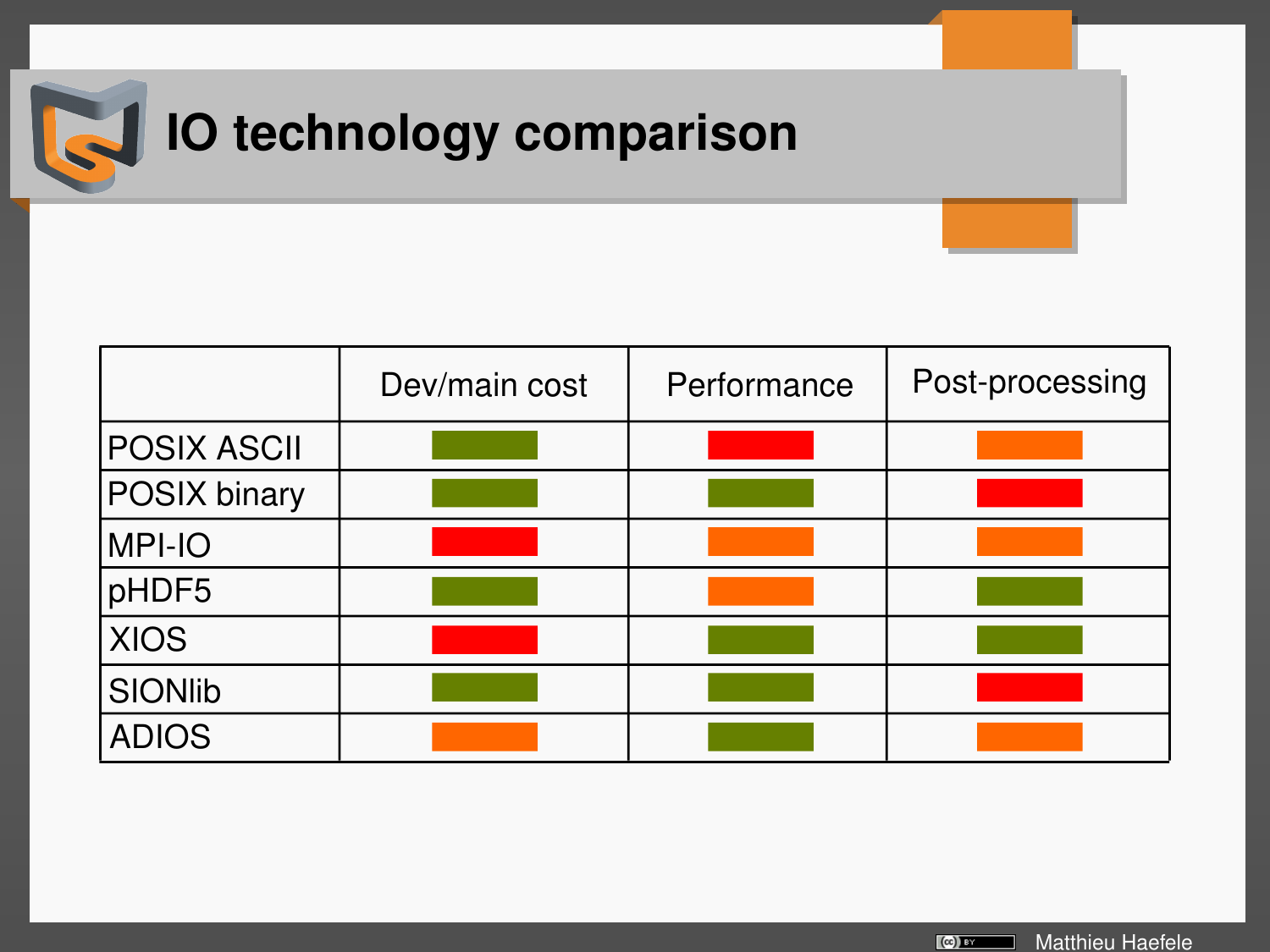

## **PDI: the Approach**

### **PDI: the Parallel Data Interface**

- PDI only provides a *declarative* API (no behavior)
	- PDI expose (name, data): data available for output
	- PDI import (name, data): imports data into application
- Behavior is provided by existing IO libraries
	- A plug-in system, event-based
	- HDF5, FTI (available), SION, XIOS, IME (planned), . . .
- Behavior is selected through a configuration file
	- which & how plug-ins are used for which data & when
	- a simple yaml file-format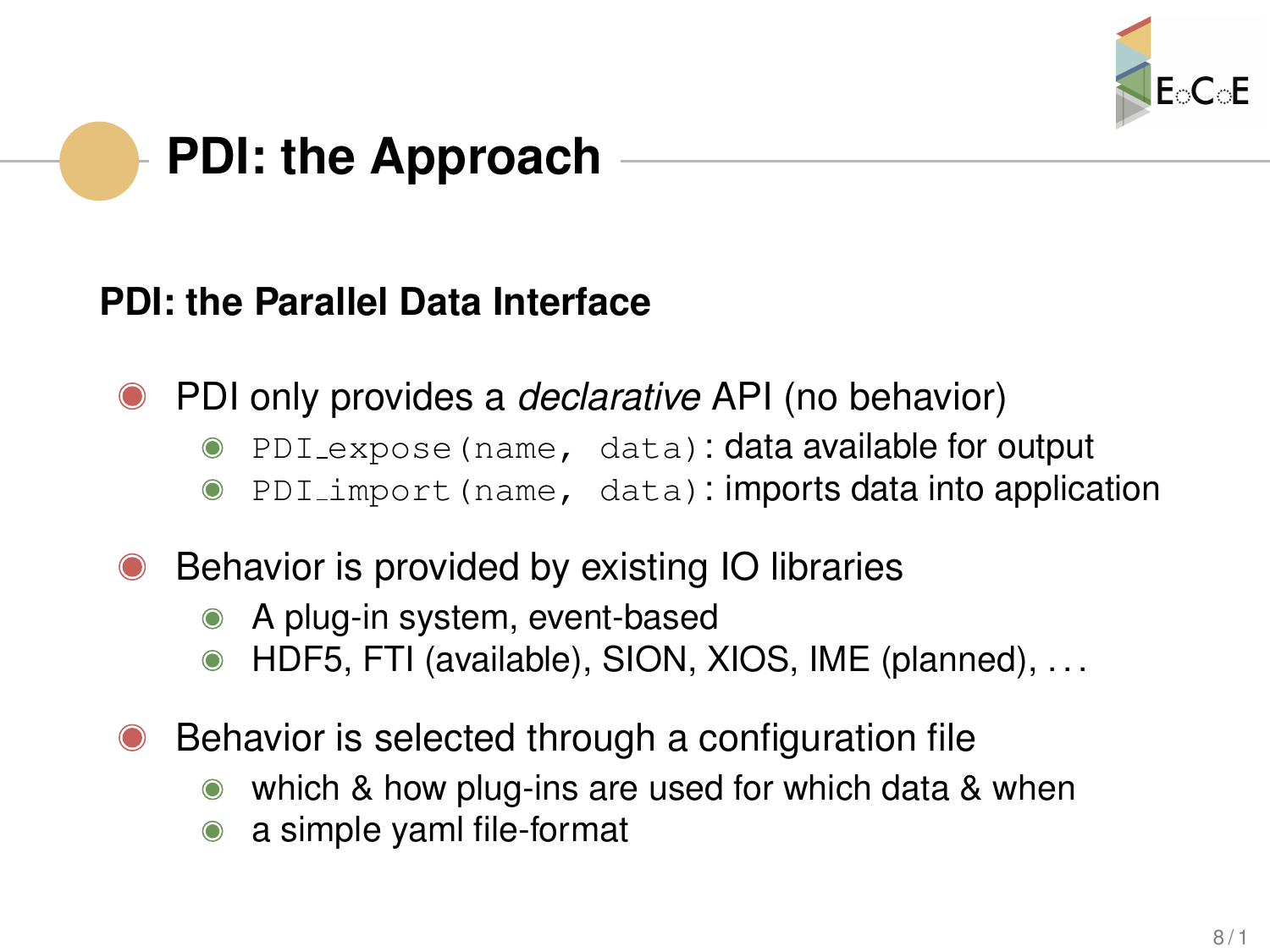

## **PDI: the Architecture**

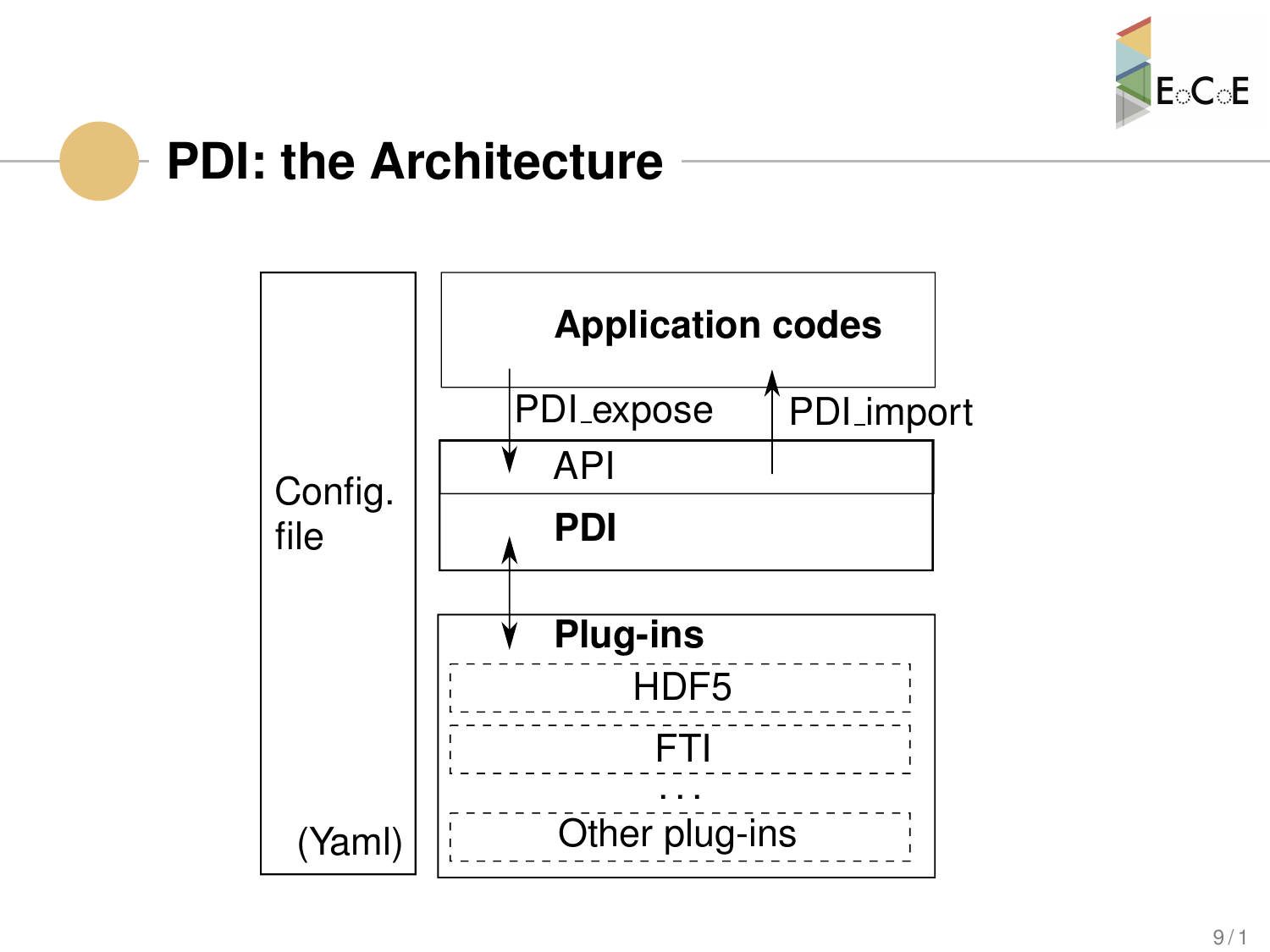

## **Hands-on parallel HDF5 objective 1/2**



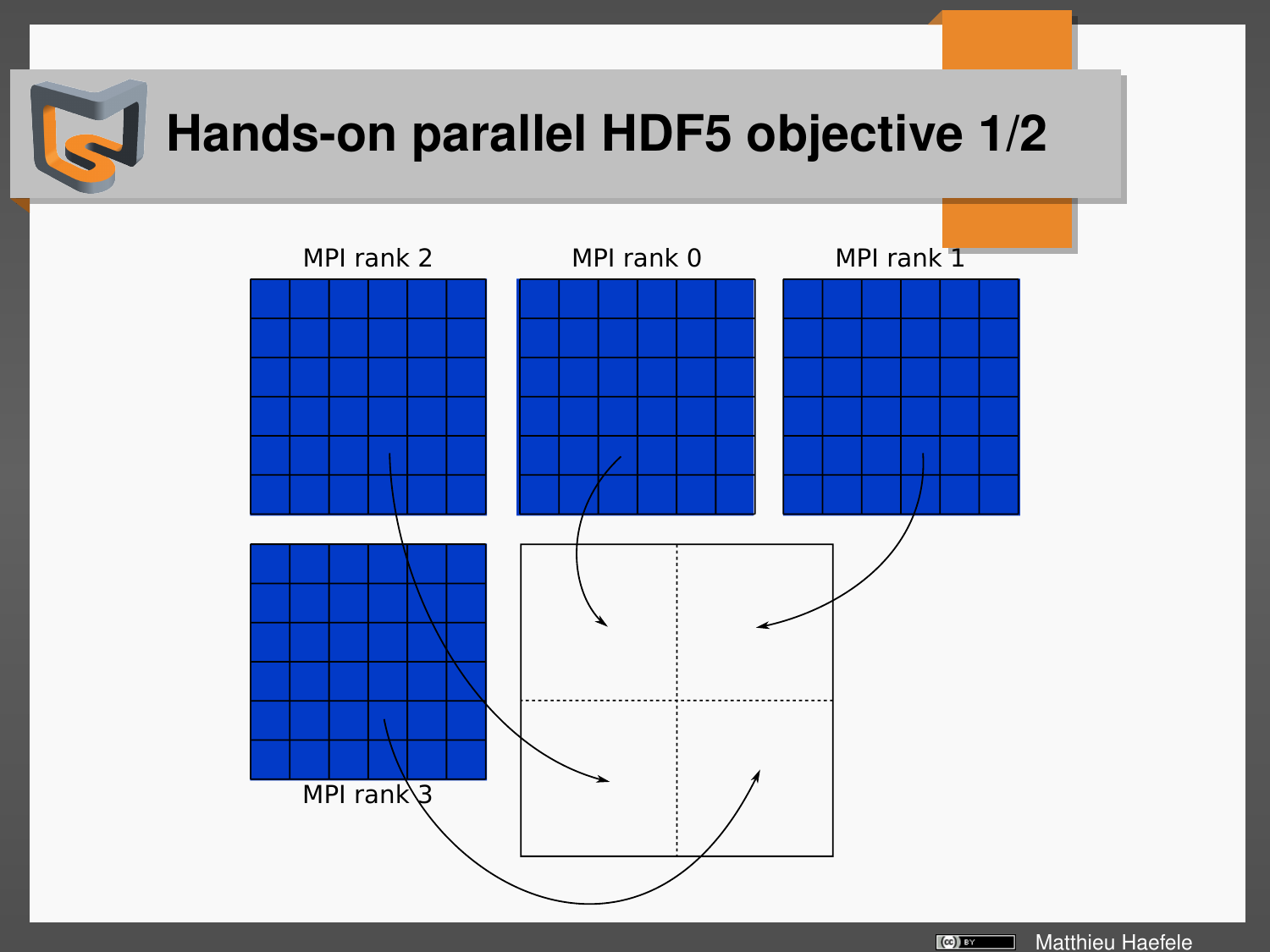

## **Hands-on parallel HDF5 1/2**

- 1. git clone https://github.com/mathaefele/parallel HDF5 hands-on.git
- 2. **Parallel multi files:** all MPI ranks write their whole memory in separate file (provided in phdf5-1)
- 3. **Serialized:** each rank opens the file and writes its data one after the other
	- 3.1 Data written as separate datasets
	- 3.2 Data written in the same dataset
- 4. **Parallel single file:** specific HDF5 parameters given at open and write time to let MPI-IO manage the concurrent file access

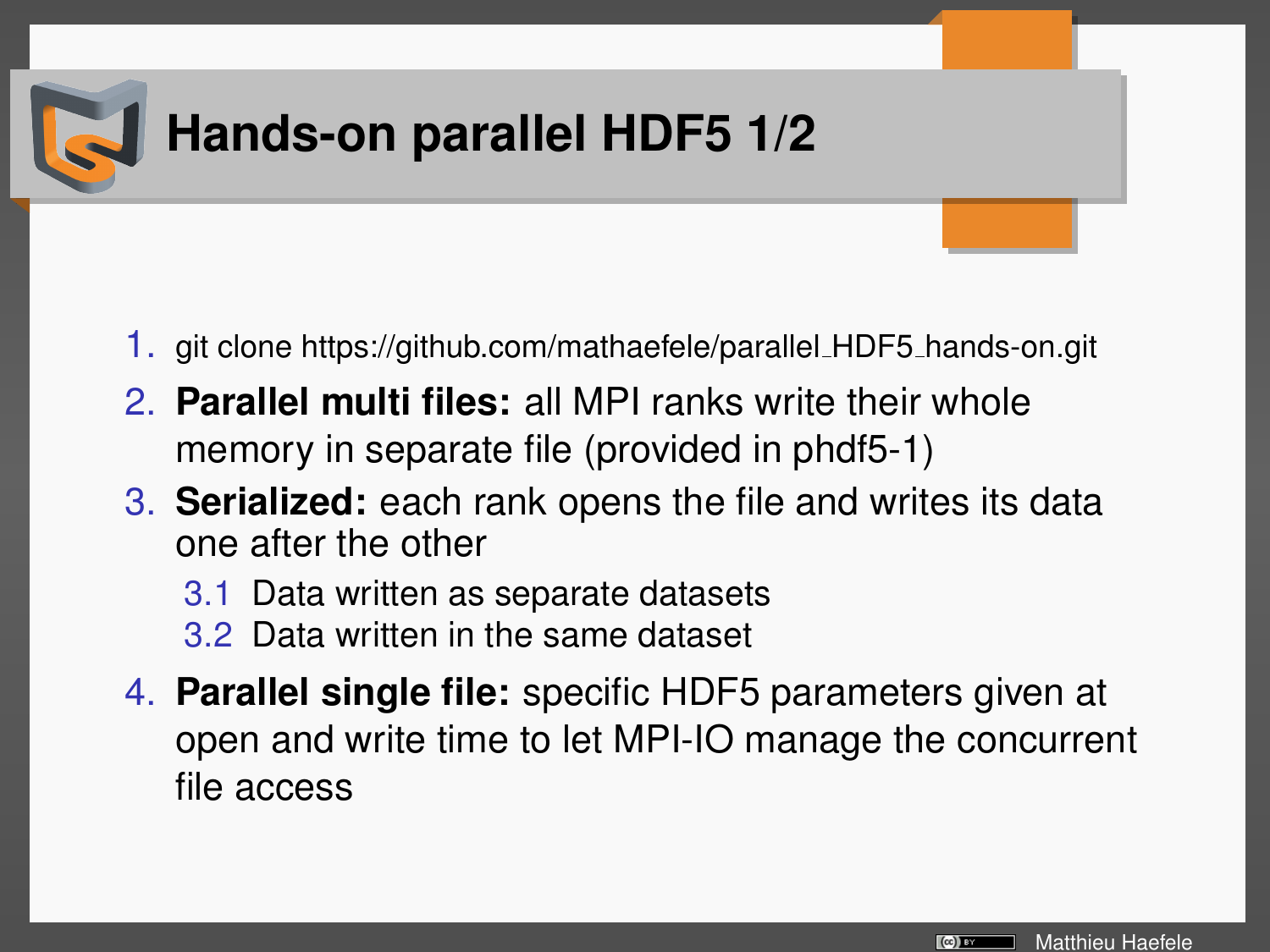

## **Hands-on parallel HDF5 objective 2/2**